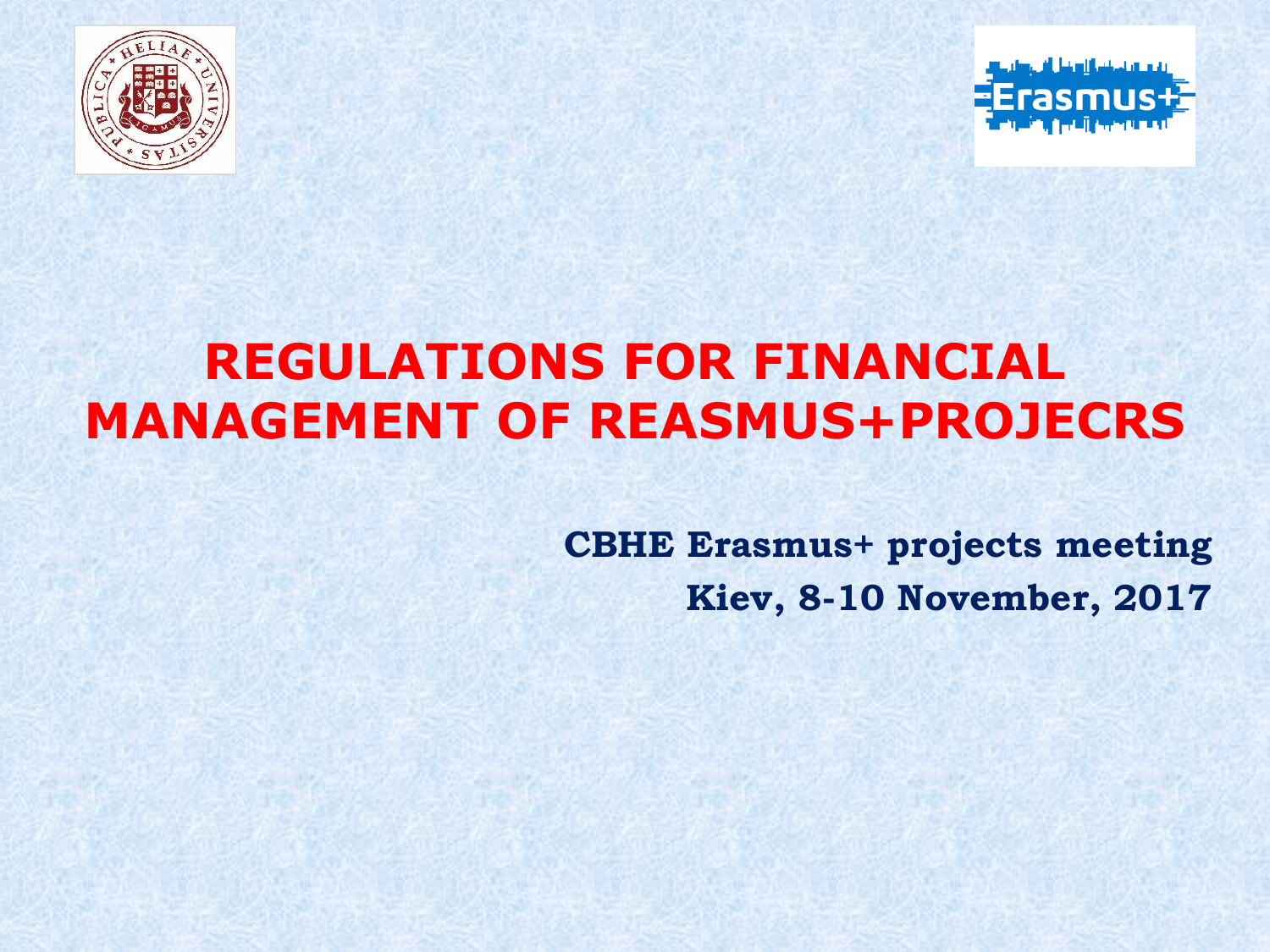



## **Outline of the presentation:**

- **General financing principles**
- **Actual costs, rules and budget headings**
- **Unit costs, rules and budget headings**
- **Managing the Grant**
- **How to report**
- **Final grant**
- **Supporting documents**
- **Sub-contracts**
- **Travel Costs and Cost of Stay**
- **Co-funding principles**
- **Penalties**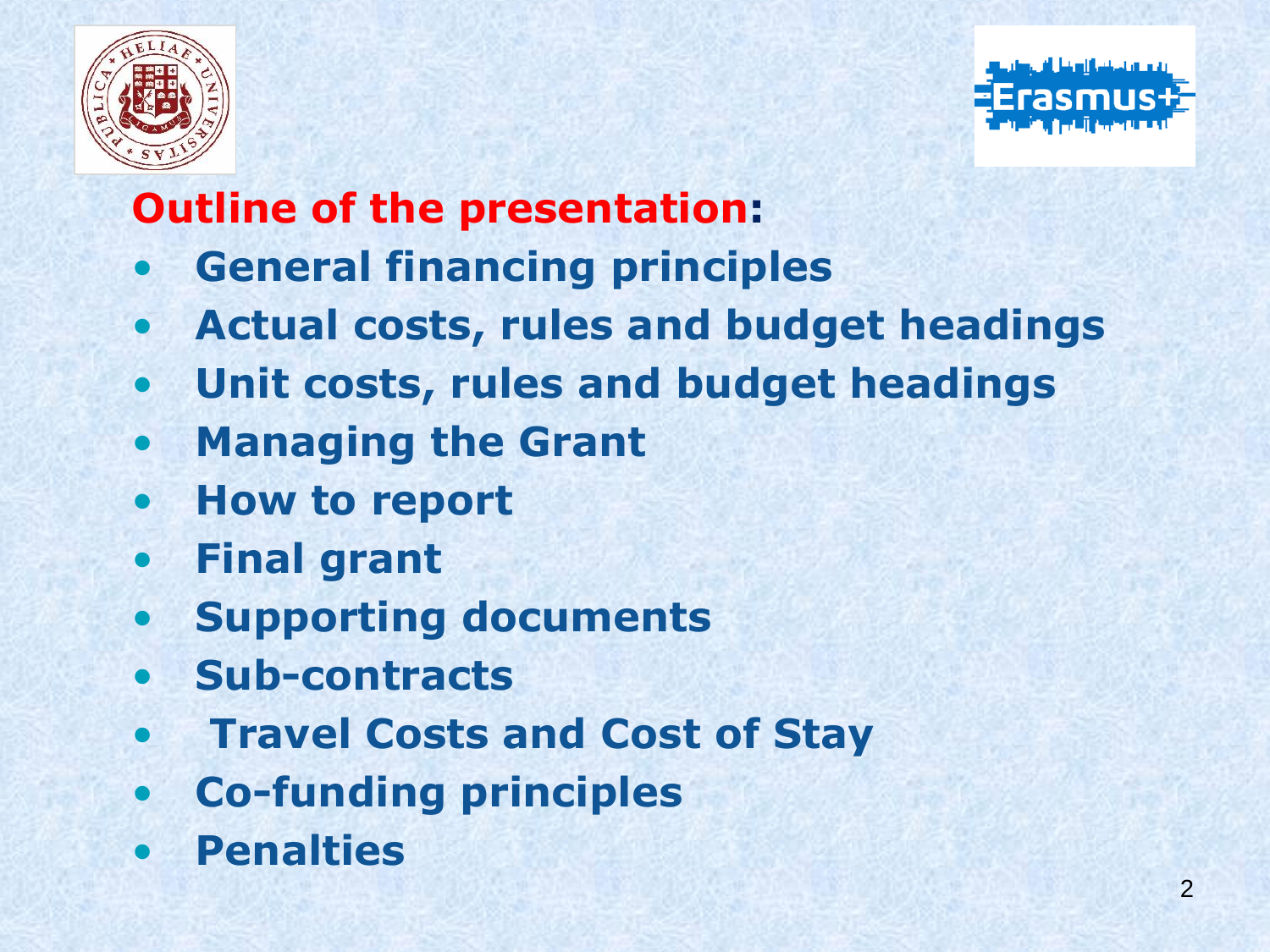



## **Funding rule**

## **Amount of the Grant (XXXX EUR) Co-Funding (XXXX EUR)**

#### **Total costs of the project**

*=*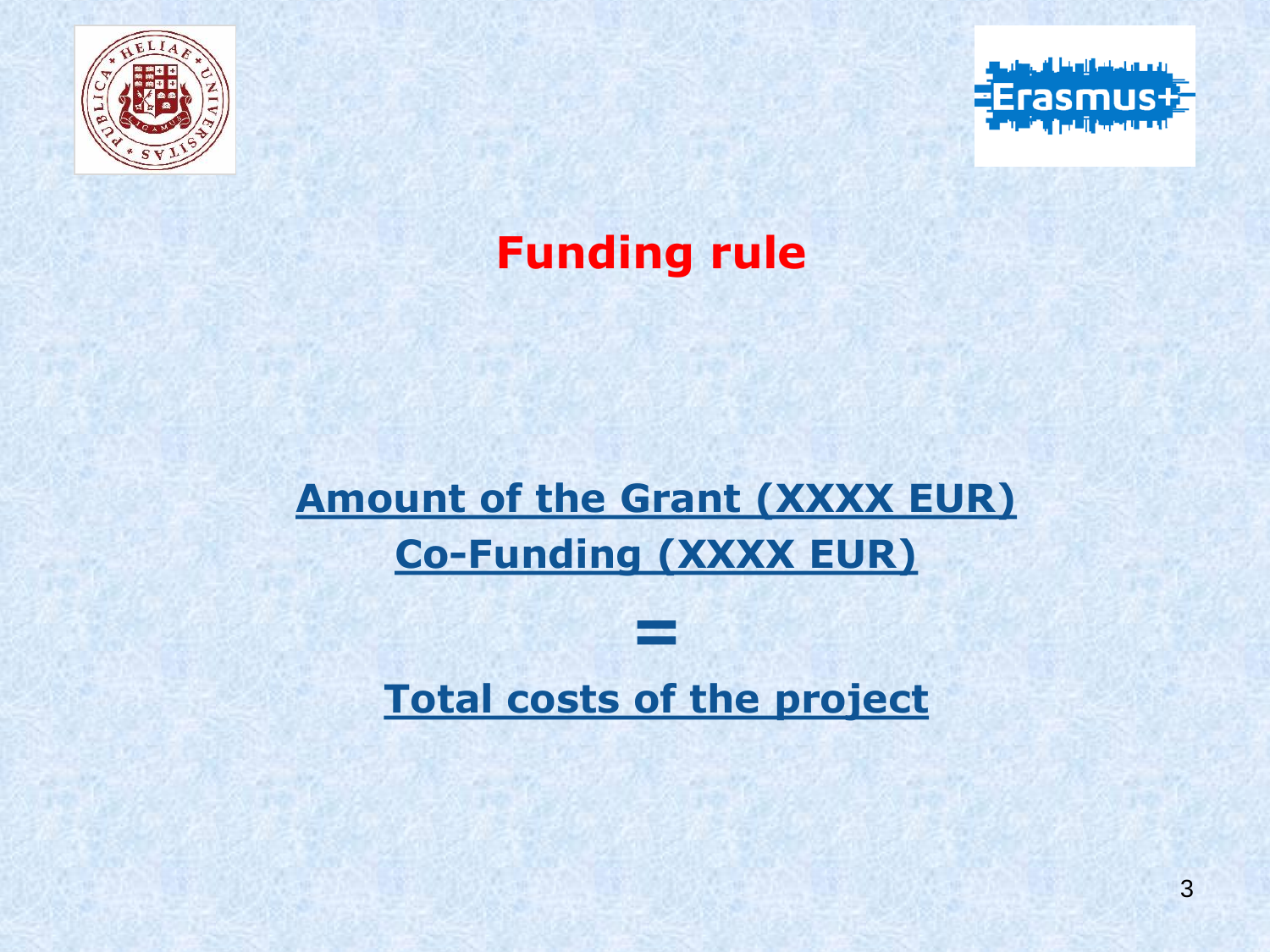



## **Funding rule**

#### **Co-funding principle**

**Grant (combination of actual costs/unit costs):**  Calculated so as to require co-funding to implement the project

#### **Co-funding:**

- other expenses (e.g. overhead costs) or higher expenditure than unit cost values

- not taken into account for the calculation of the Grant
- requested with final report for information purposes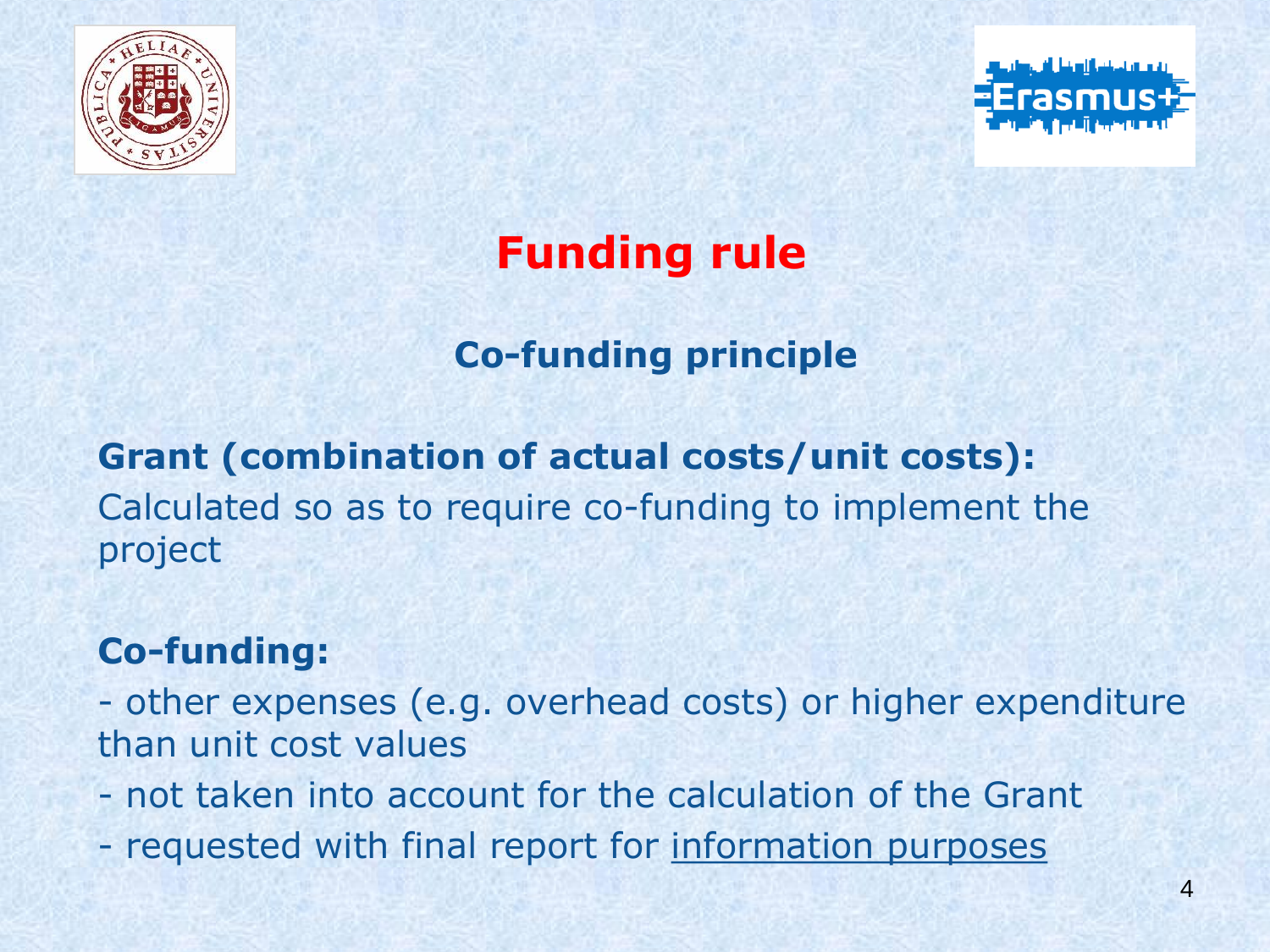



## **Payment modalities**

- All transfers to project beneficiaries should be made via bank transfers
- All the bank statements should be kept with the project accounts.
- If the institutions have difficulties in receiving transfers from abroad, the use of personal bank accounts can be exceptionally considered. The institutions should take appropriate measures to ensure that such payments are perfectly traceable, identifiable and verifiable until the final recipient.
- Each beneficiary concerned must deliver a document signed by its legal representative, in which a designated member of staff is allowed to use a personal bank account for the purposes of the project, acting under the supervision of the beneficiary institution. Such a document should be annexed to the Partnership Agreement.
- When payments are made directly to individuals involved in the project, it is the responsibility of the coordinator and the partner concerned. This concerns the reimbursement of staff costs, travel and subsistence costs.
- Payments in cash are definitely not recommended, they may be accepted on the condition that they are perfectly traceable, identifiable and verifiable (e.g. supported by receipts signed by the beneficiary of the payment).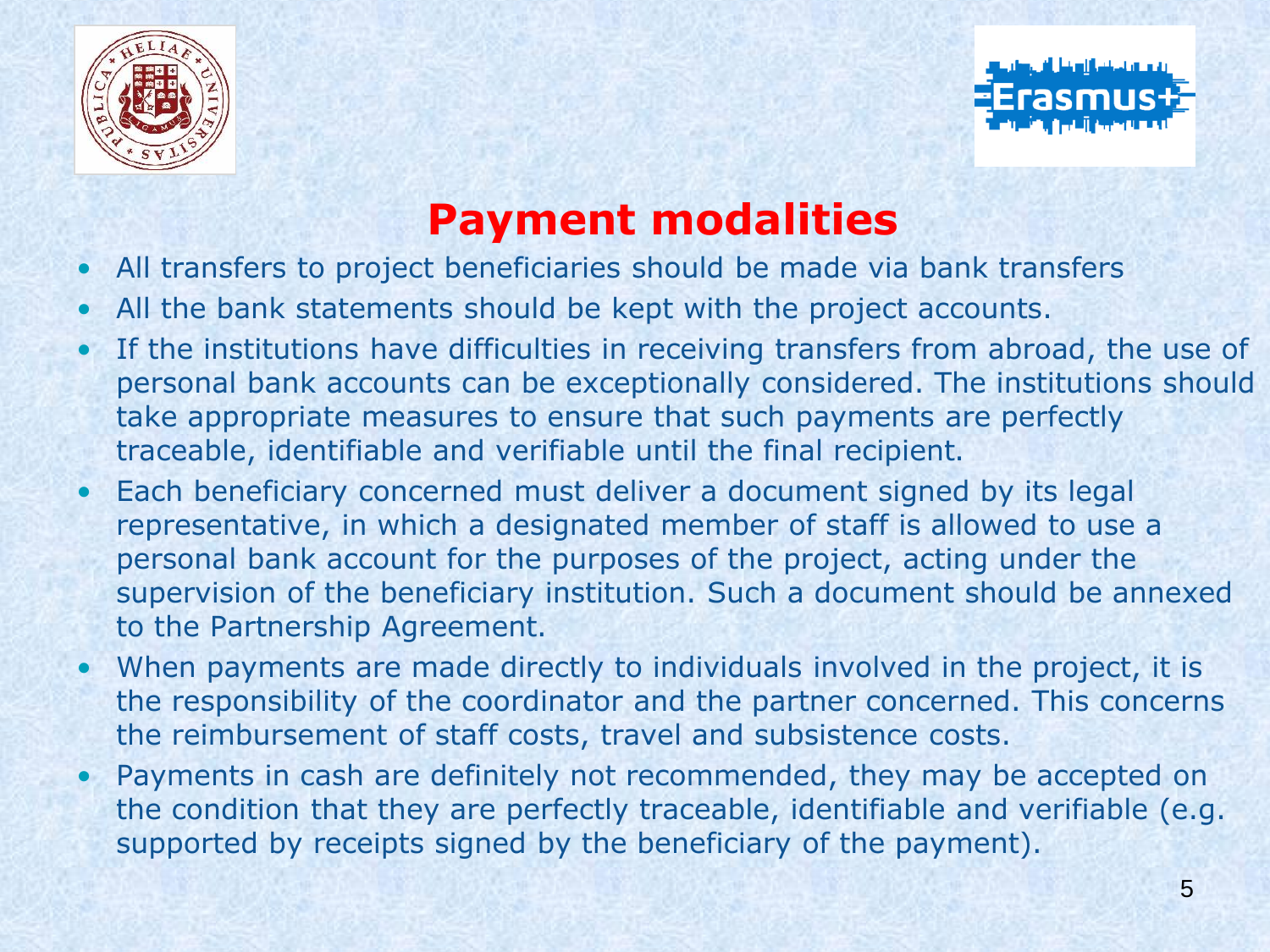



#### **Financing approaches of the Grant**

#### **Actual costs:** budget headings **Equipment** and **Subcontracting**

Need to be duly documented and justified with the corresponding level of cost incurred

#### **Example:**

**Reported cost for the project (laptops) of 1.500 EUR** 

**=**

**Supporting document (invoice, proof of payment…) for 1.500 EUR** 

**Unit Costs:** budget headings **Staff costs, Travel costs and Costs of stay**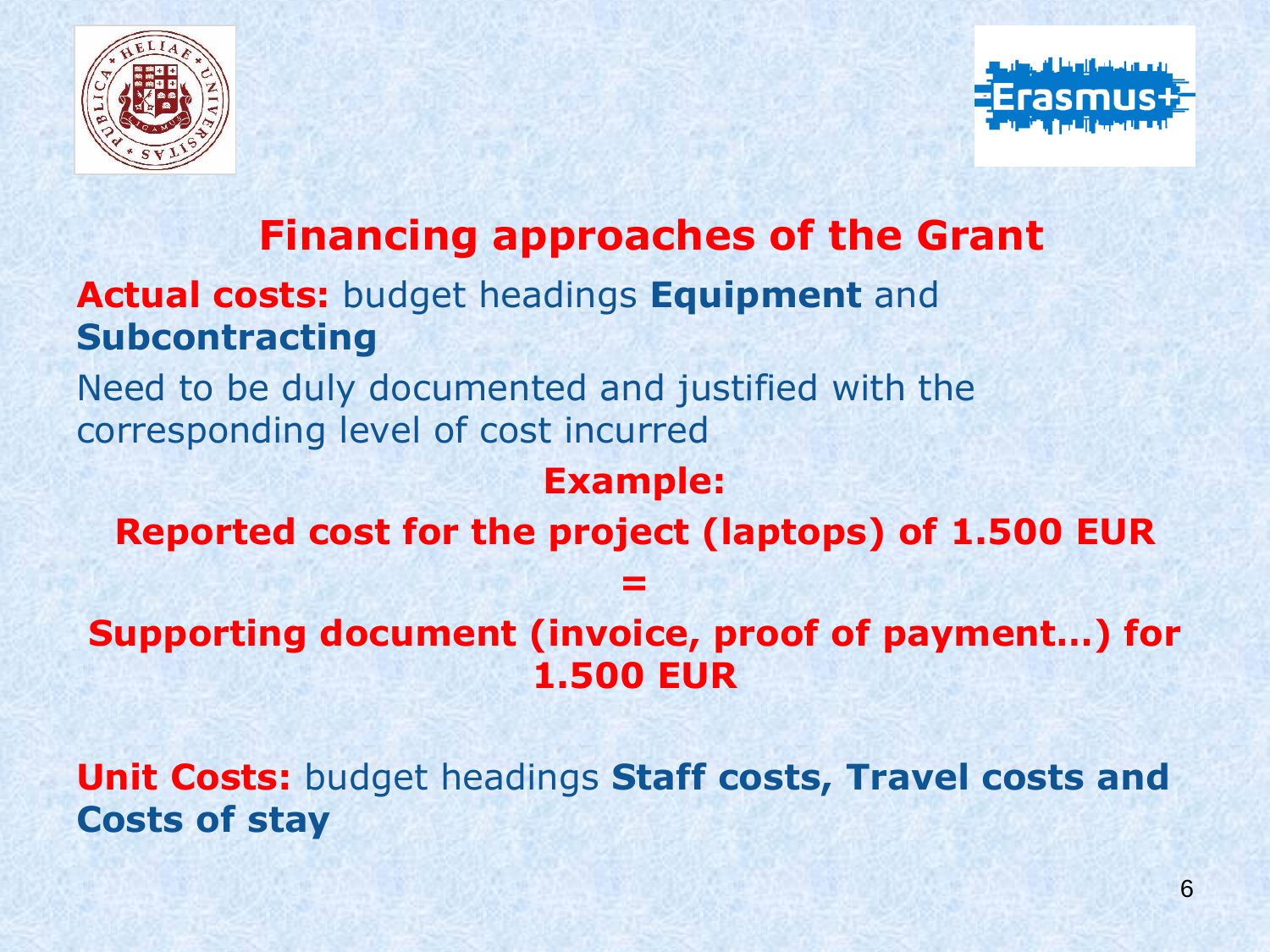



## **Budget Categories/Headings and ceilings**

| <b>Staff costs</b>     | Max 40% of grant (Art I.3 of GA) |
|------------------------|----------------------------------|
| <b>Travel costs</b>    | N/A                              |
| <b>Costs of stay</b>   | N/A                              |
| <b>Equipment</b>       | Max 30% of grant (Art I.3 of GA) |
| <b>Sub-contracting</b> | Max 10% of grant (Art I.3 of GA) |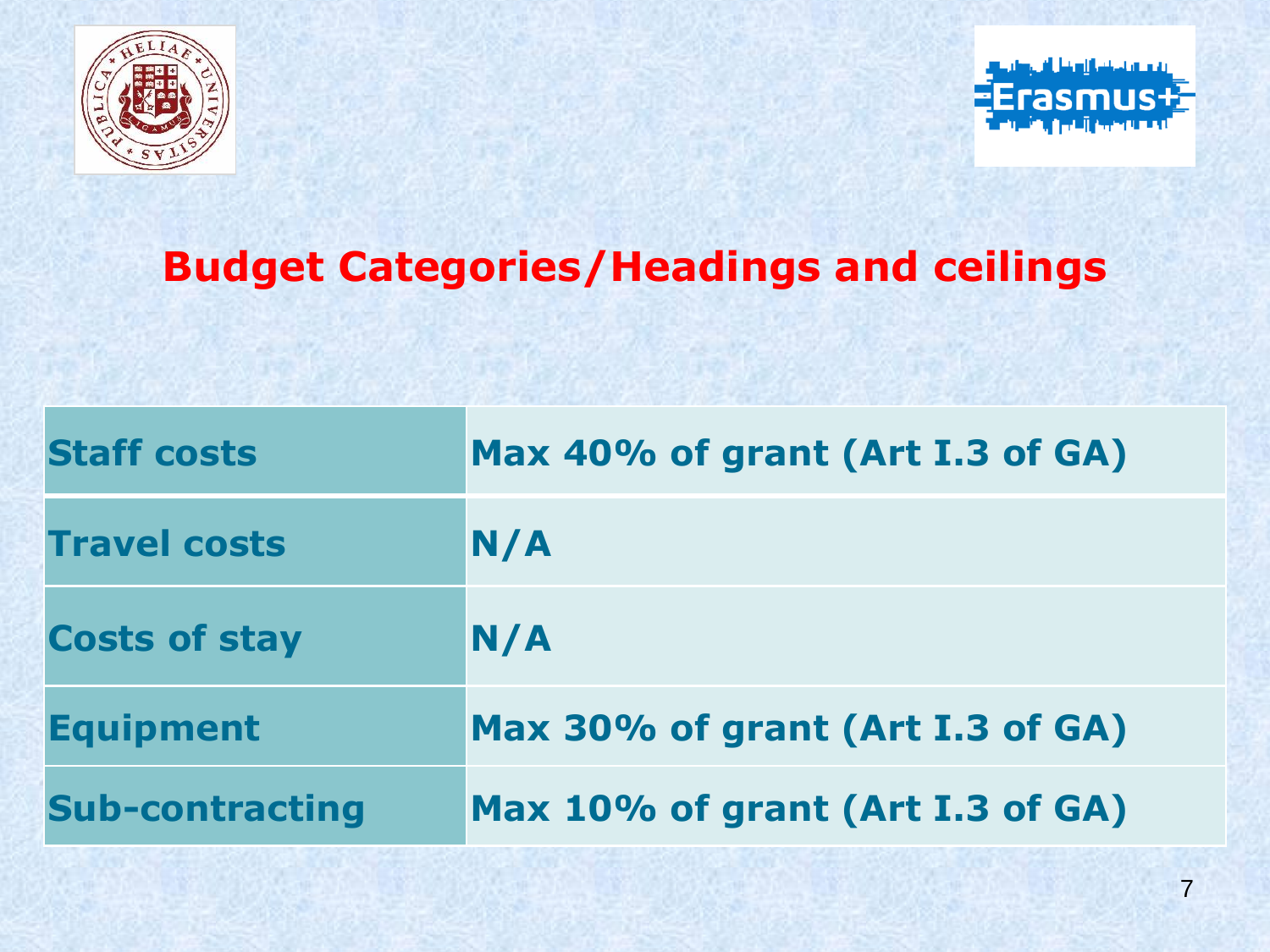



## **Modification to the budget**

**Possibility to adjust the estimated budget (Annex III) :**

- **1) Increase up to 10% (even above the ceilings for staff, equipment and subcontracting) no prior authorization**
- **2) Increase > 10%**  $\rightarrow$  **Legal amendment is needed The ceilings (for staff, equipment and subcontracting) cannot be exceeded.**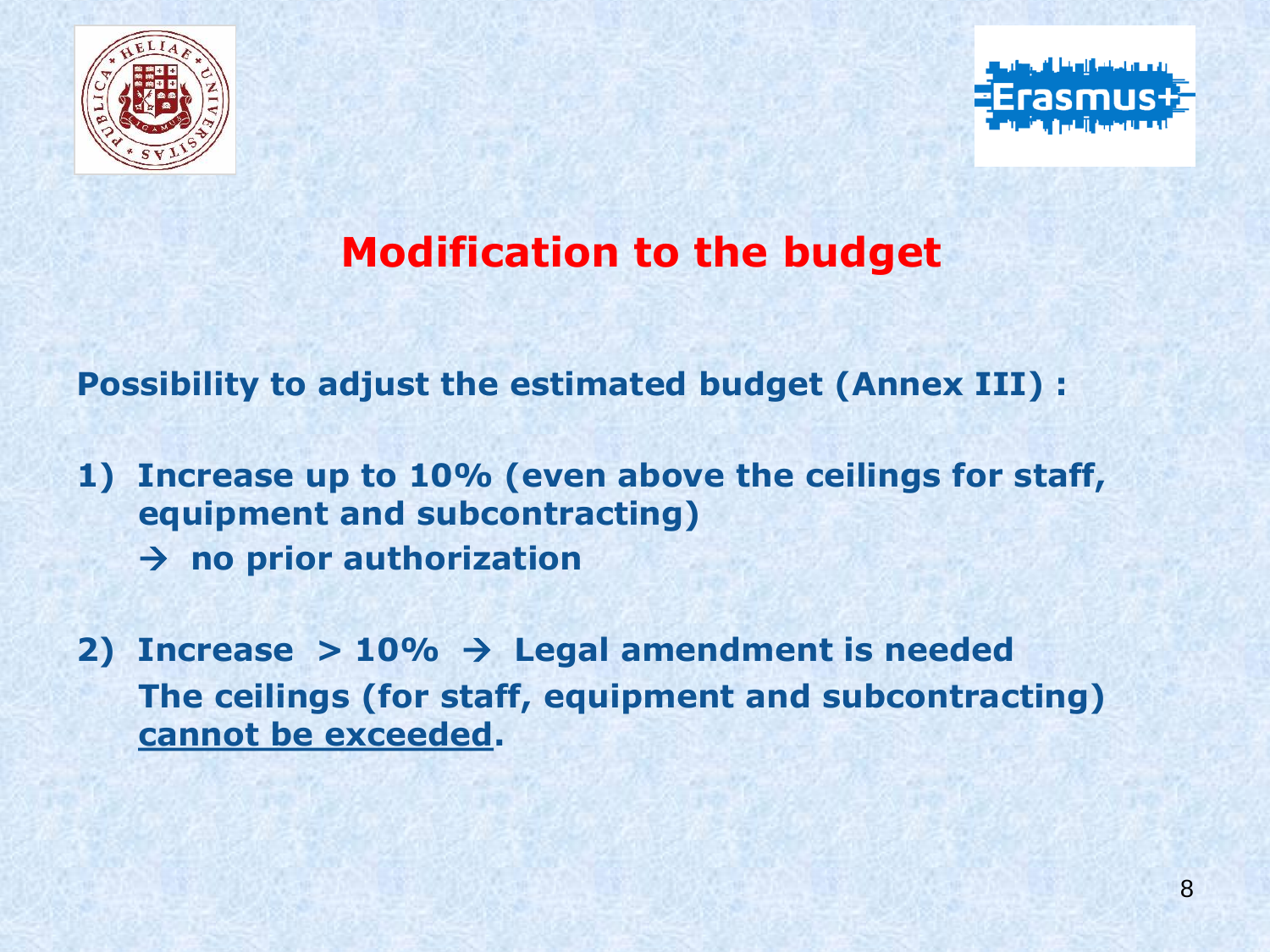



### **Eligible Costs**

#### **Article II.19 Grant Agreement**

**Incurred during the eligibility period**

**Foreseen in the application/budget**

**In connection with the action and necessary for project implementation**

**Identifiable, verifiable, recorded in accounting records of the beneficiary**

**Comply with requirements of applicable tax and national legislation**

**Reasonable, justified, complying with principle of sound financial management, in particular regarding economy and efficiency**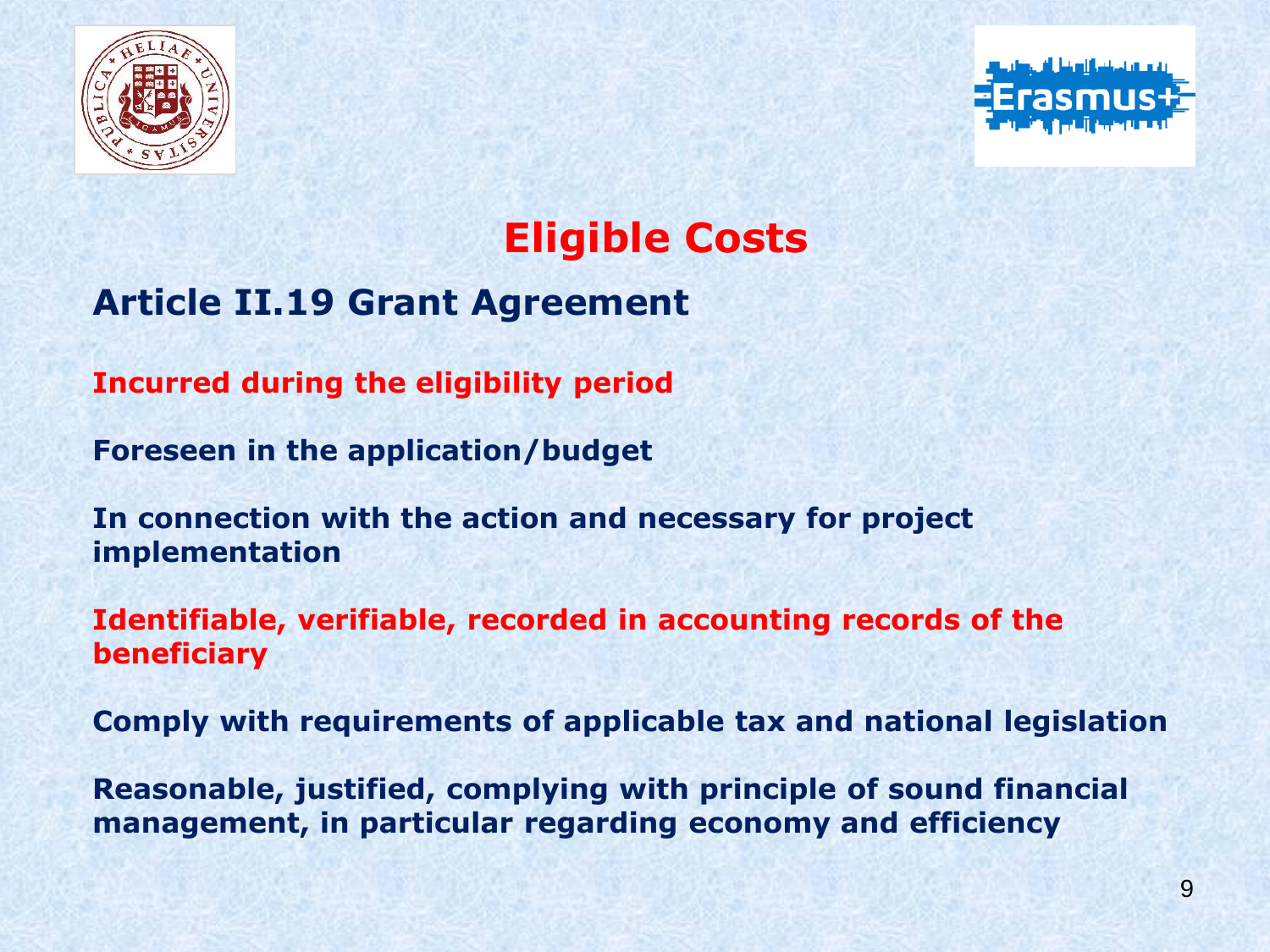



### **Ineligible Costs**

## **Articles I.10.4/II.19.4 of Grant Agreement**

#### **Non exhaustive list:**

- ✓ **equipment such as: furniture, motor vehicles, alarm systems** ✓ **costs linked to the purchase of real estate**
- ✓ **activities not carried out in the project beneficiaries' country (see Annex IV), unless prior authorisation**
- ✓ **in kind contribution**
- **excessive or reckless expenditure**
- ✓ **deductible VAT (unless beneficiary can prove he is unable to recover it according to the national tax authority)**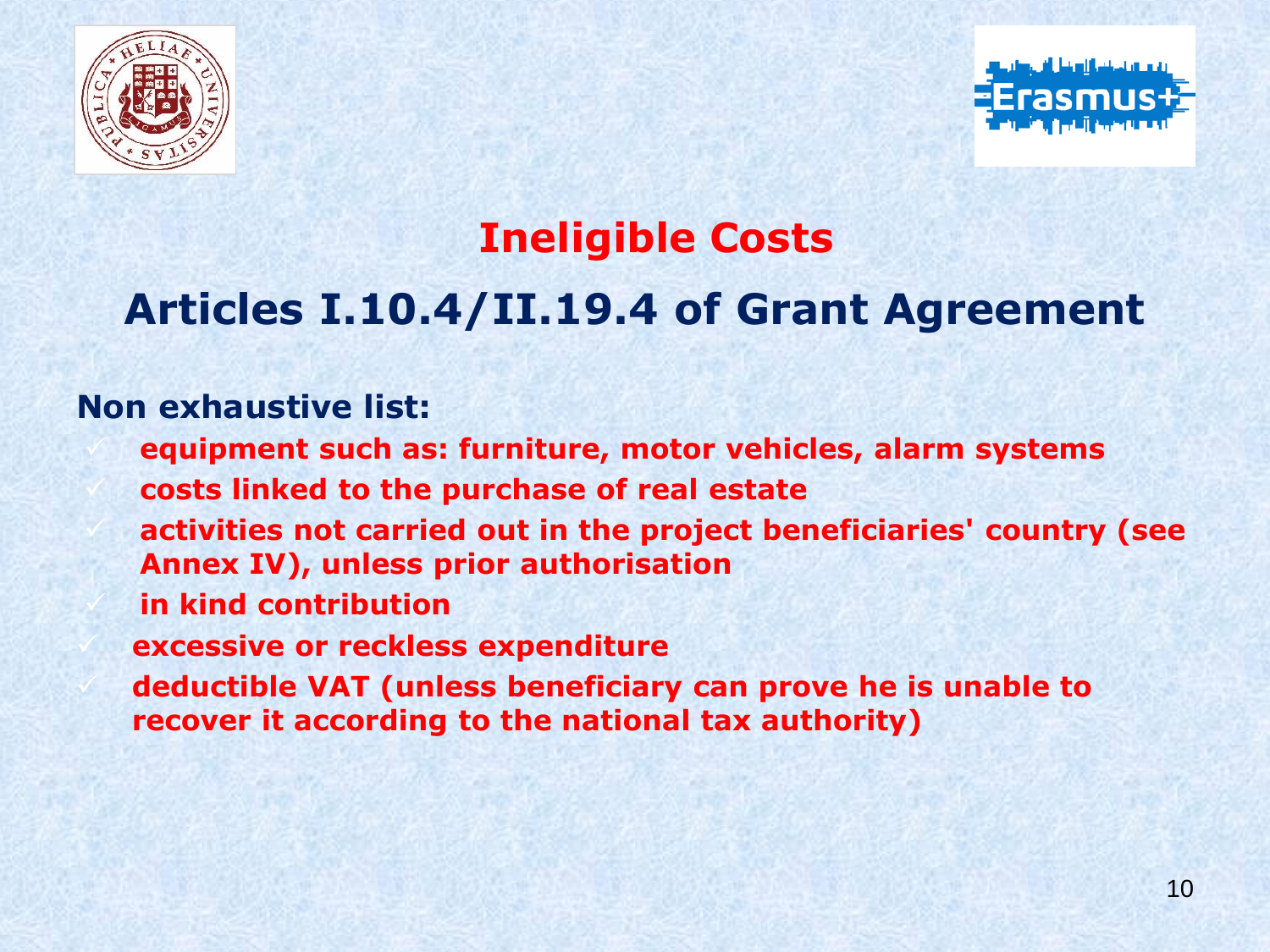



#### **Exchange rate**

#### **Transactions ≠ EUR must be converted and reported in**

**EUR** in the Financial Statement of the report

#### **Which exchange rate should be applied?**

From start of eligibility period until date of receipt of second pre-financing: rate of month in which the coordinating institution received the first pre-financing

• From date of receipt of second pre-financing until end of eligibility period: rate of month in which the coordinating institution received the second prefinancing

Rate to apply: monthly rate established by the Commission: *<http://ec.europa.eu/budget/inforeuro>*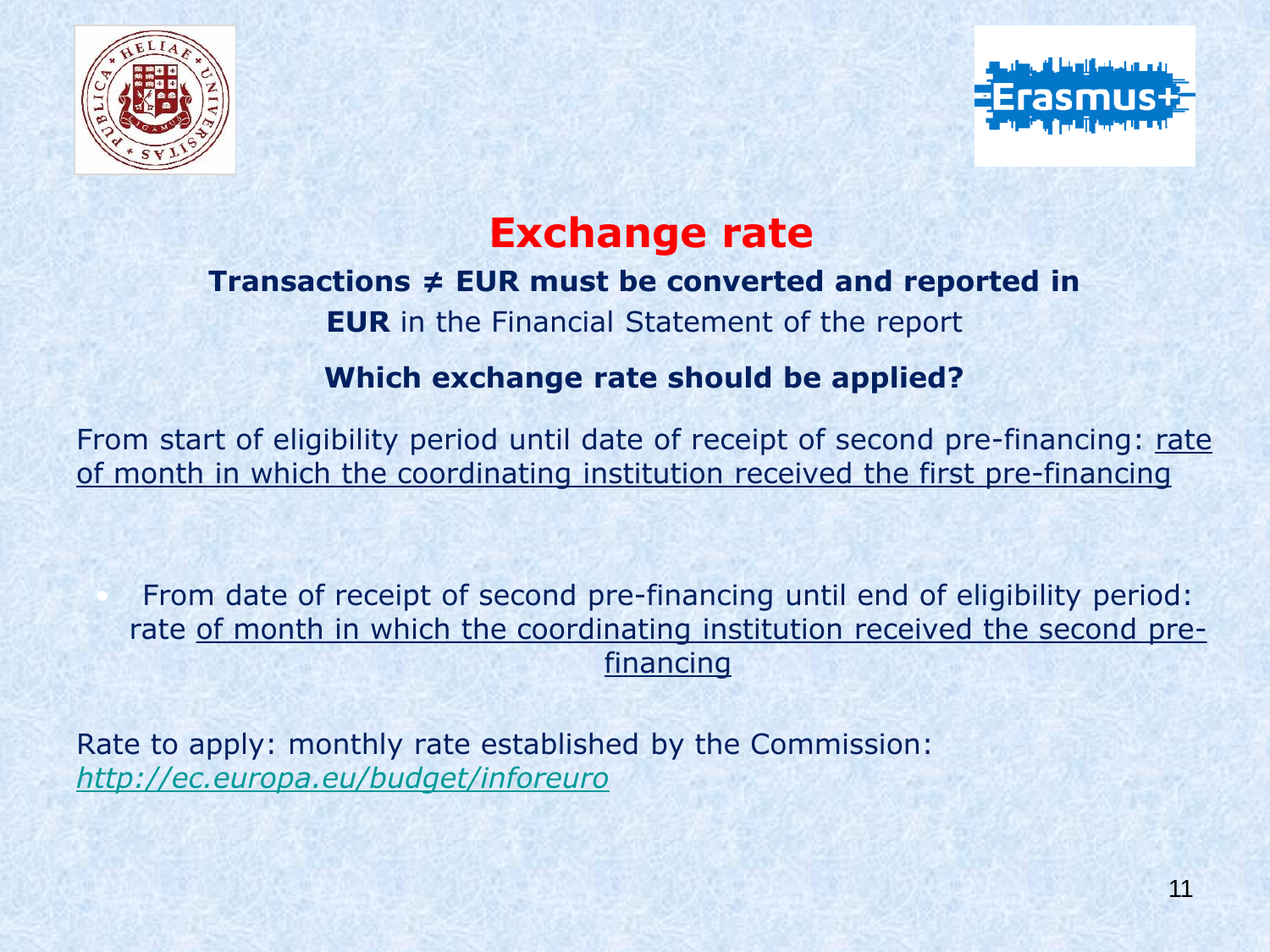



### **Equipment**

#### **Exclusively for Partner Country Higher Education Institutions!!!**

- **- Relevant to the objectives of the project**
- **- Installed as soon as practically possible**
- **- Recorded in inventory of institution where it is installed Not eligible:** furniture, motor vehicles, telephones, mobile phones, alarm systems and anti-theft systems, etc.
- **Labelled with E+ stickers**

**Not foreseen in the application/budget? Prior written authorisation from Agency**

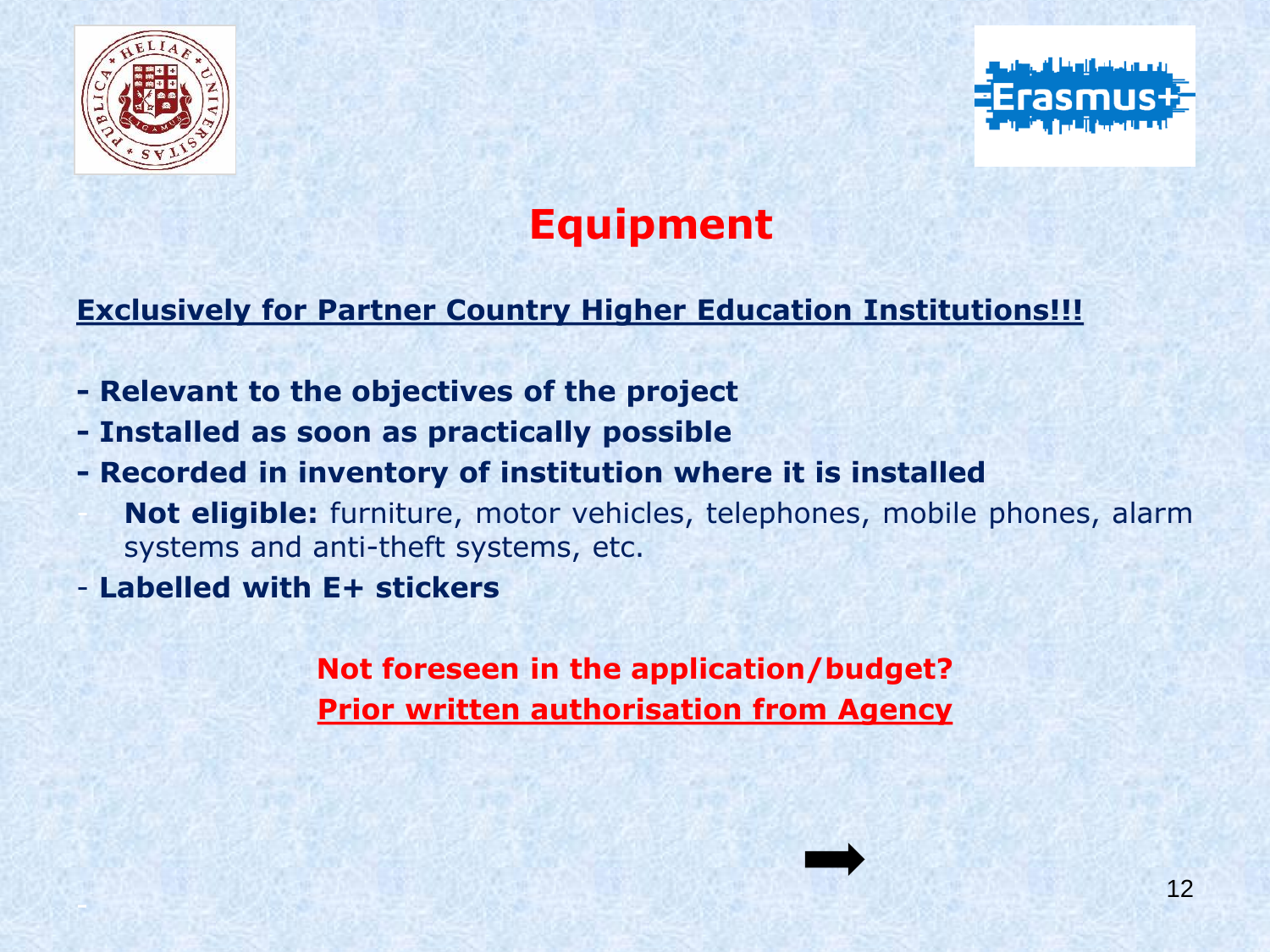



### **Tendering procedure**

The beneficiary shall apply the tendering procedure for the purchase of **any kind of goods or services WHENEVER** the amount of the purchase/subcontract is between **EUR 25.000 and 134.000**

Principles of transparency, equal treatment of potential contractors, avoiding conflicts of interests

Criterion for selection of offer: best value for money

If value of purchase/sub-contract **> EUR 134.000: national legislation applicable**

**Split purchase/sub-contract into smaller contracts below the threshold to avoid a tendering procedure NO!**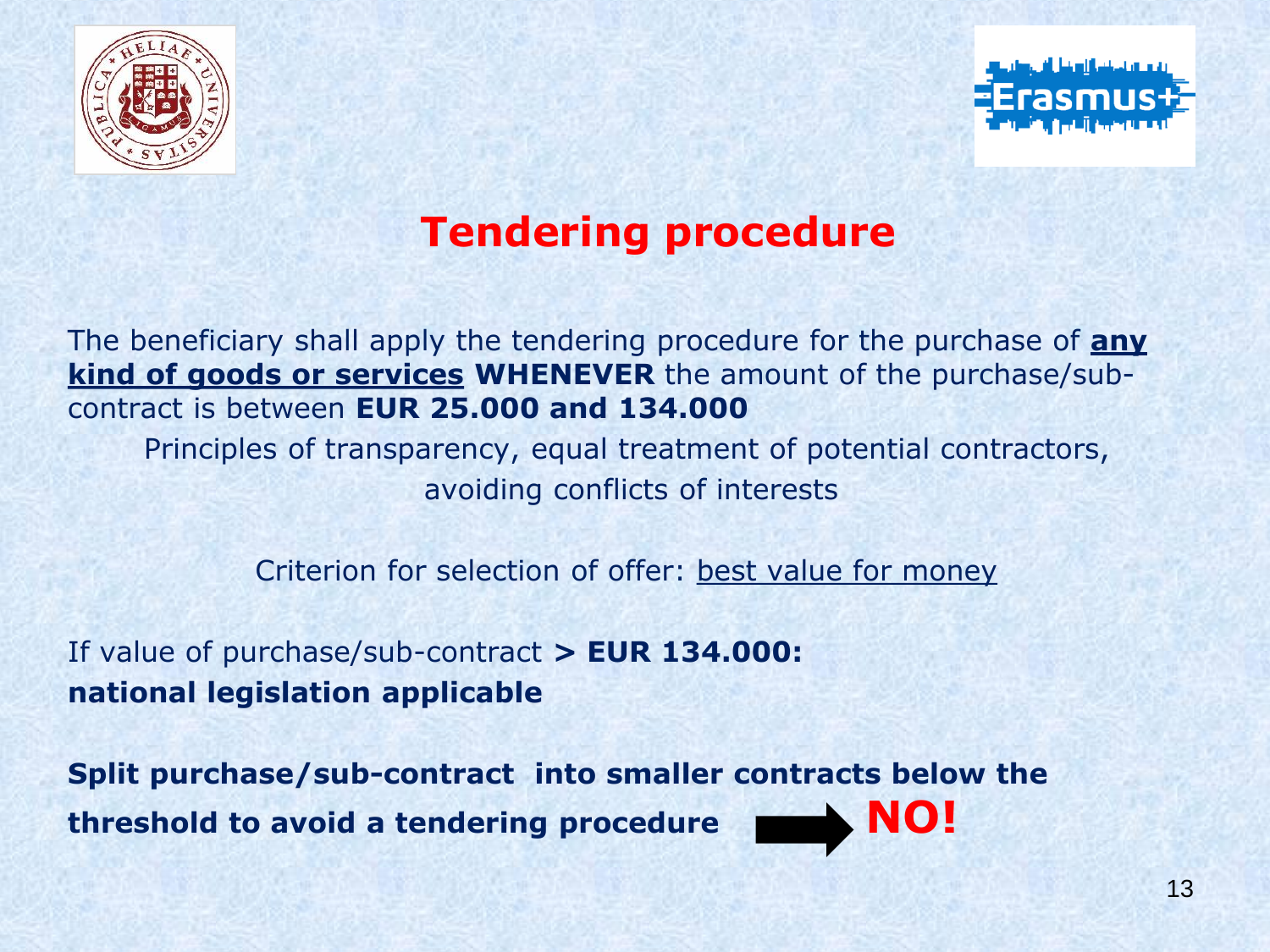



#### **Equipment – Supporting documents**

#### **To keep with project accounts (may be requested in case of financial check):**

- **Invoice(s) and bank statement(s) for all purchased equipment (order forms, pro-forma invoices, quotations or estimates are not considered as proof of expenditure)**
- **> EUR 25.000 < EUR 134.000: tendering procedure and three quotations from different suppliers**
- **> EUR 134.000: tendering procedure according to national legislation**
- **Proof that equipment is recorded in inventory of the institution**
- **The declared costs must be identifiable and verifiable and must be recorded in the accounting system of the beneficiary.**

#### **To send with Final Financial statement:**

- **Equipment with value > EUR 25.000, copy of invoice(s) and competitive offers**
- **Any prior authorisation from the Agency**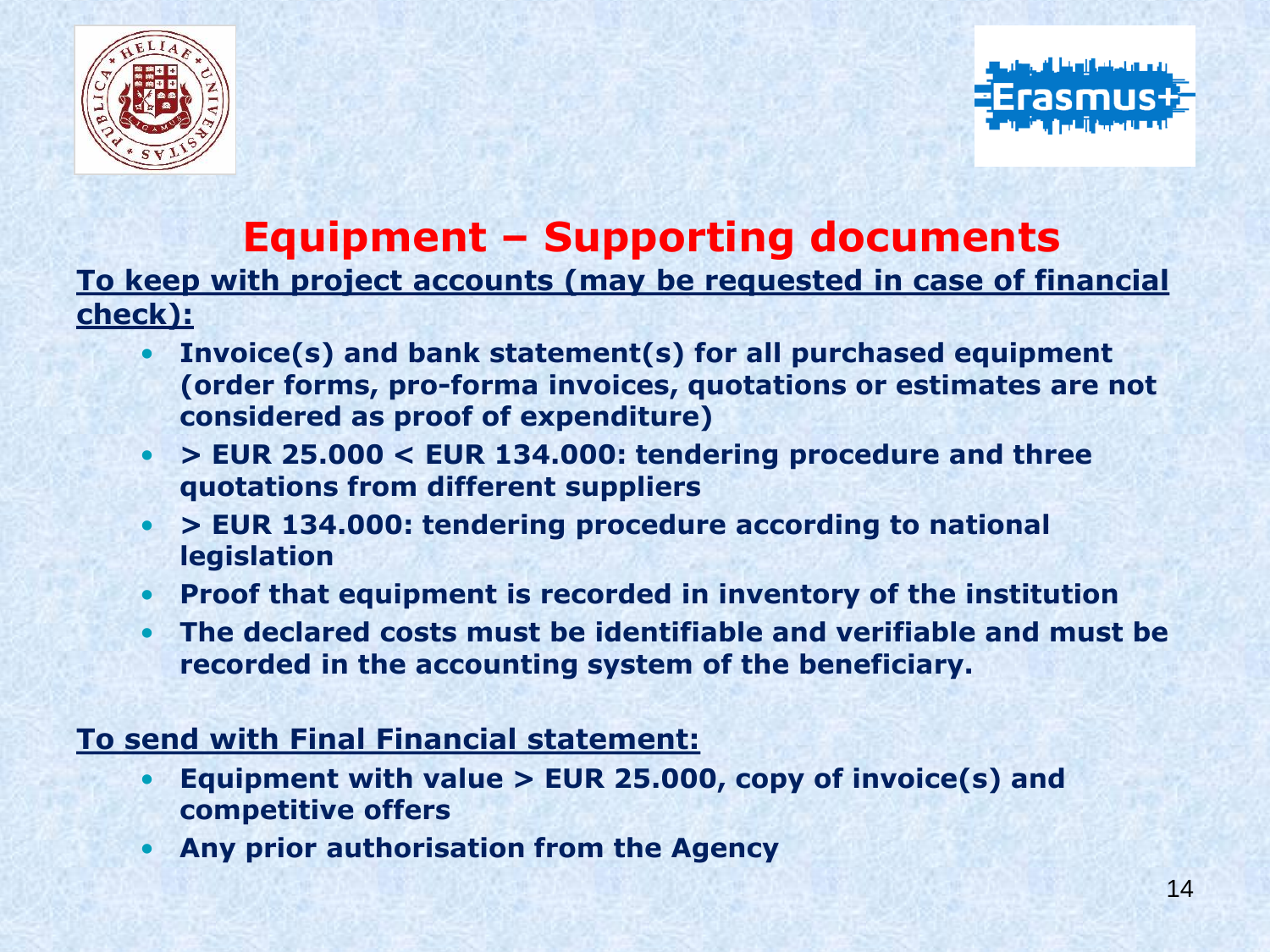



#### **Sub-contracts**

- **Subcontracting refers to the implementation of specific tasks being part of the action, by a third party, to which a service contract has been awarded by one or several beneficiaries.**
- **Subcontracting is intended for specific, time-bound, project-related tasks which cannot be performed by the Consortium members themselves. It includes self-employed / free-lance experts.**
- **Sub-contracting to external bodies should be very occasional. The specific competences and particular expertise needed to reach the project objectives should be found in the consortium and should determine its composition.**
- **Sub-contracting for project-management related tasks is not eligible.**
- **Subcontracting costs for the maintenance of any equipment purchased for the project may be included under the budget heading Equipment.**
- **Subcontracting costs will be reimbursed on the basis of the eligible costs actually incurred (actual costs)**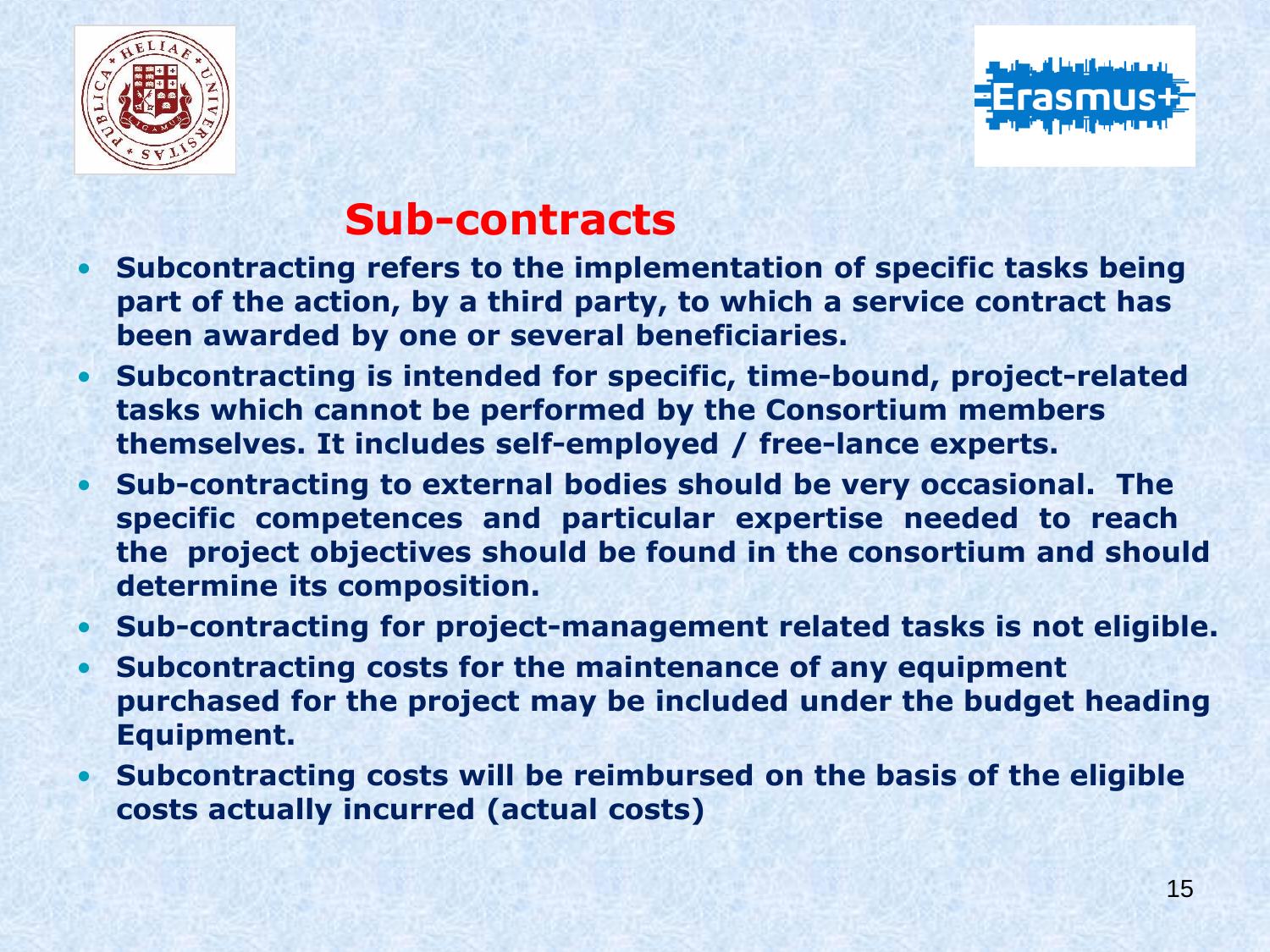



**Typical activities which may be sub-contracted:**

**• Evaluation activities and auditing (Certificate on the Financial Statement)**

- **IT courses**
- **Language courses**
- **Printing, publishing and dissemination activities**
- **Translation services**
- **Web design and maintenance**
- **Logistic support for the organization of events**
- **Etc.**

**Not foreseen in the application/budget? Prior written authorisation from Agency is needed!**

**In order to prevent double funding by the grant, catering and hospitality costs (e.g. during project events) for participants receiving Costs of Stay cannot be covered by subcontracting. Under no circumstances should these costs be charged to the project twice.**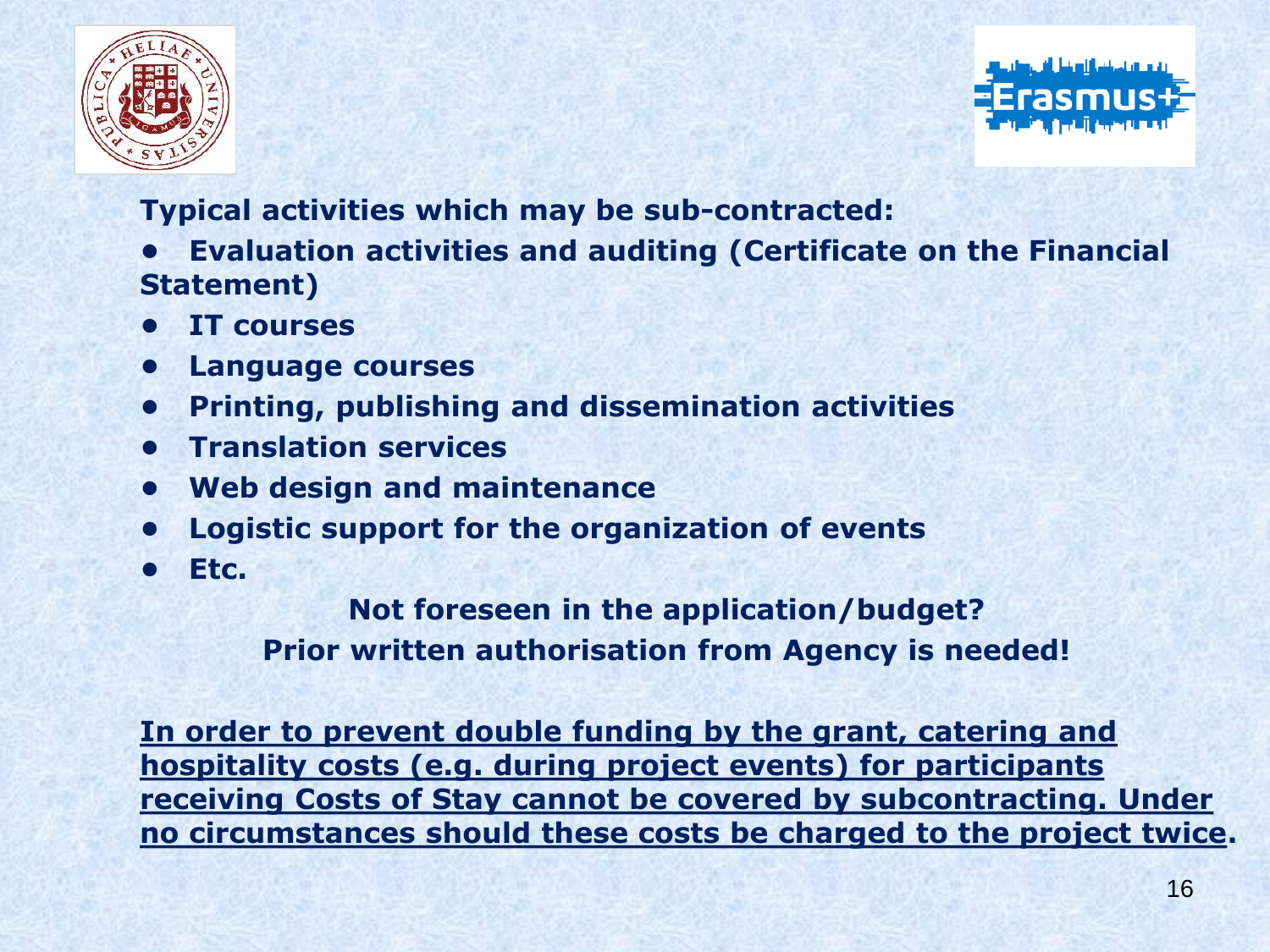



## **Supporting documents for Sub-contracting**

- **To keep with project accounts (may be requested in case of financial check):**
- Invoices, subcontracts and bank statements.
- In the case of travel activities of subcontracted service provider, copies of travel tickets, boarding passes, invoices and receipts, or for car travel a copy of the internal regulations on the reimbursement rate per km. The aim of the supporting documentation is to demonstrate that the activities took place.
- When the threshold of EUR 25.000 is exceeded and below EUR 134.000, documentation on the tendering procedure and three quotations from different suppliers.
- When the threshold of EUR 134.000 is exceeded, documentation on the tendering procedure applied according to national legislation.
- Tangible outputs/products

#### • **To send with Final Financial statement:**

- o When the total value of the subcontract amounts to more than EUR 25.000, the copies (not original) of the subcontract, the invoice and the competitive offers must be sent as supporting documents.
- o Any prior authorization from the Agency 17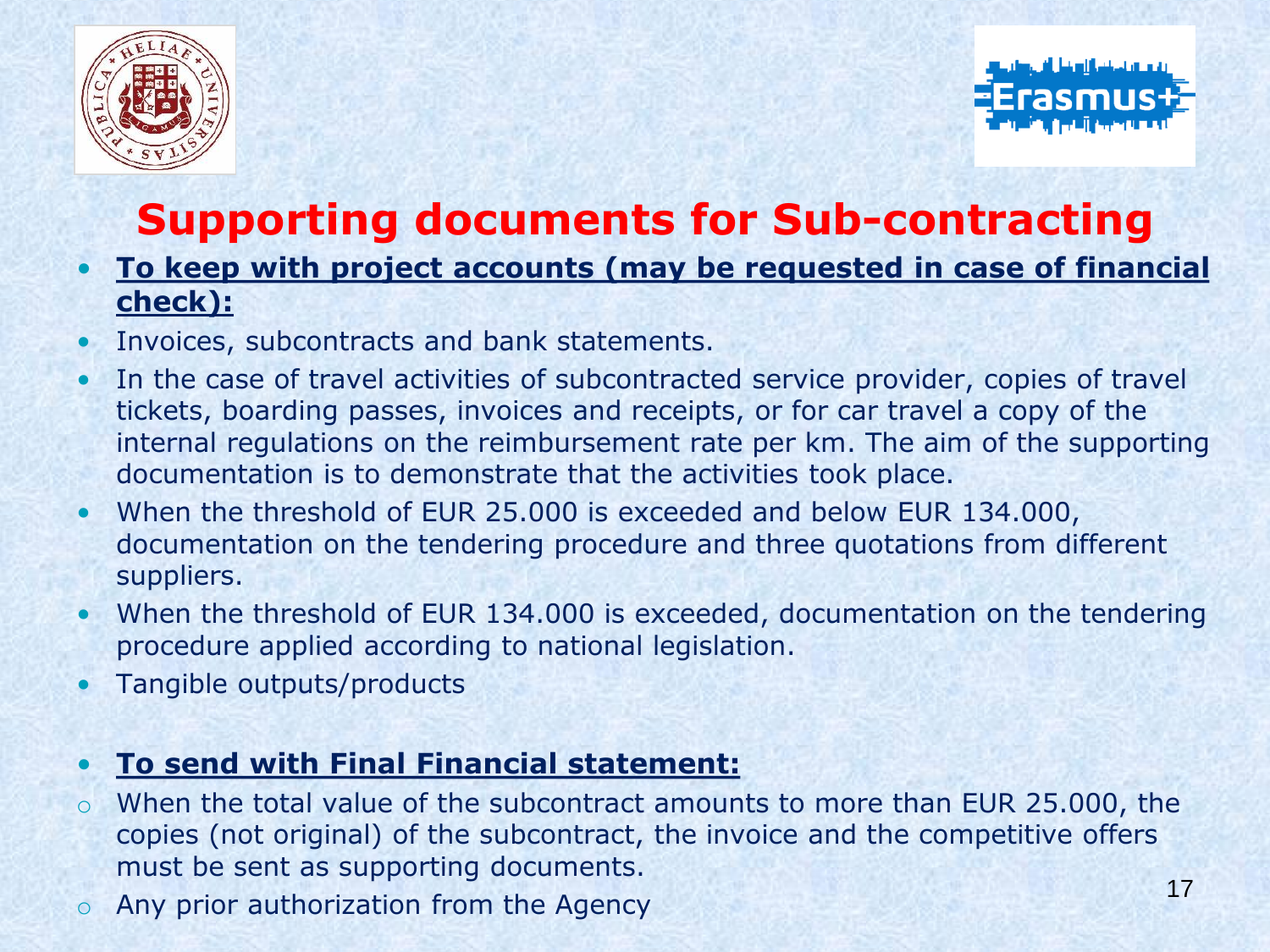



#### **3) Unit costs, rules and budget headings**

## **Budget heading: staff costs Budget heading: travel costs and costs of stay**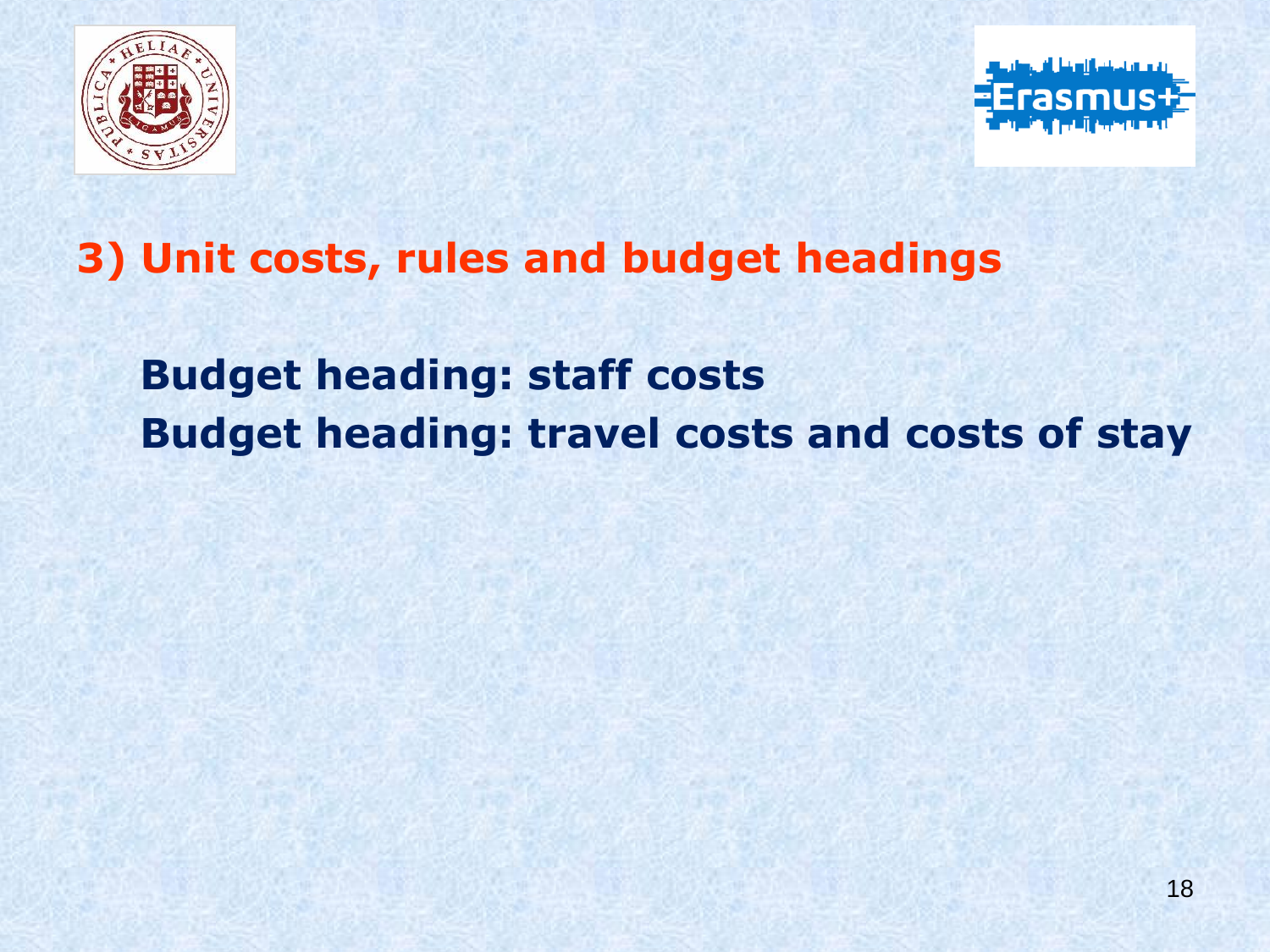



## **Definition**

- **Fixed contribution (not fractioned) multiplied by number of units**
- **"Triggering event"** activities implemented/outputs produced
- **No need to justify level/amount of costs incurred**
- **Activities implemented during the eligibility period**
- In case of financial control/audit **+** declared unit costs **supported with proof demonstrating that activities implemented**
- **If activity/output not accepted (e.g. not supported by concrete evidences) no corresponding unit costs is granted**
	- •*Examples: travel activity for teaching not sufficiently documented (e.g. with presence or participation lists, or with a certificate of attendance)*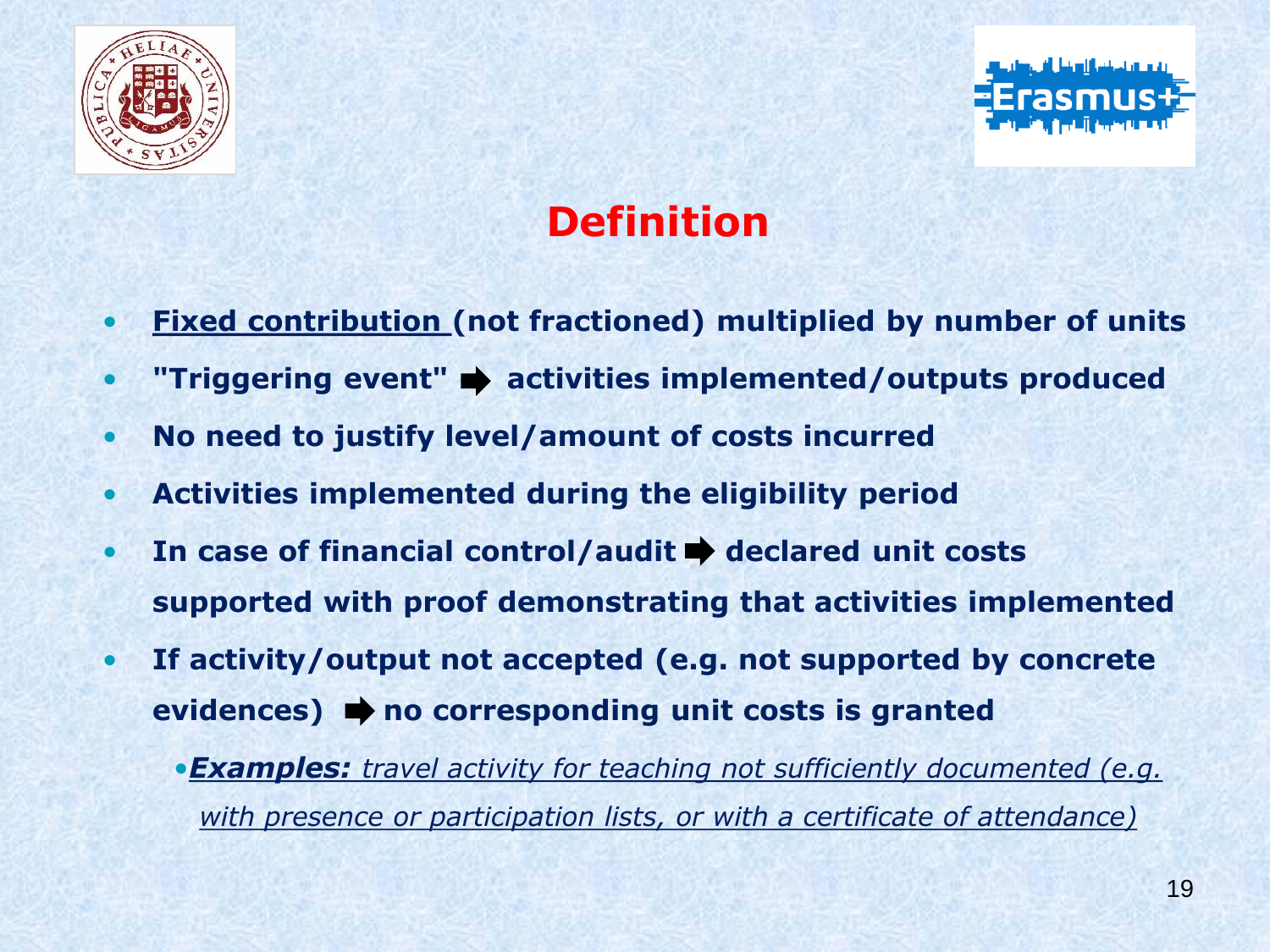#### *CBHE units*

#### **UNIT COSTS FOR STAFF**

#### **PROGRAMME COUNTRIES**

 $\ddot{\Phi}$ 

|                                                                                                                                        | <b>Manager</b>                 | Teacher/Trainer<br>Researcher | Technician | <b>Administrative</b><br>staff <sup>5</sup> |
|----------------------------------------------------------------------------------------------------------------------------------------|--------------------------------|-------------------------------|------------|---------------------------------------------|
|                                                                                                                                        | <b>AMOUNTS IN EURO PER DAY</b> |                               |            |                                             |
| Denmark, Ireland, Luxembourg, Netherlands,<br>Austria, Sweden, Liechtenstein, Norway                                                   | 294                            | 241                           | 190        | 157                                         |
| Belgium, Germany, France, Italy, Finland,<br>United Kingdom, Iceland                                                                   | 280                            | 214                           | 162        | 131                                         |
| Czech Republic, Greece, Spain, Cyprus,<br>Malta, Portugal, Slovenia                                                                    | 164                            | 137                           | 102        | 78                                          |
| Bulgaria, Estonia, Croatia, Latvia, Lithuania,<br>Hungary, Poland, Romania, Slovakia, former<br>Yugoslav Republic of Macedonia, Turkey | 88                             | 74                            | 55         | 39                                          |

#### **PARTNER COUNTRIES**

|                                                                                                                                                                                                                                                                                                                                      | Manager                        | Teacher/Trainer<br><b>/Researcher</b> | Technician | <b>Administrative</b><br>staff |
|--------------------------------------------------------------------------------------------------------------------------------------------------------------------------------------------------------------------------------------------------------------------------------------------------------------------------------------|--------------------------------|---------------------------------------|------------|--------------------------------|
|                                                                                                                                                                                                                                                                                                                                      | <b>AMOUNTS IN EURO PER DAY</b> |                                       |            |                                |
| Israel                                                                                                                                                                                                                                                                                                                               | 166                            | 132                                   | 102        | 92                             |
| Albania, Argentina, Bosnia and Herzegovina,<br>Brazil, Chile, Colombia, Kosovo <sup>6</sup> , Lebanon,<br>Libya, Mexico, Montenegro, Peru, Serbia,<br>Territory of Ukraine as recognised by<br>international law, Thailand, Uruguay,<br>Venezuela                                                                                    | 108                            | 80                                    | 57         | 45                             |
| Afghanistan, Azerbaijan, Bolivia, China,<br>Costa Rica, Ecuador, El Salvador, Georgia,<br>Guatemala, Iran, Iraq, Jordan, Kazakhstan,<br>Morocco, Palestine <sup>7</sup> , Panama, Paraguay, South<br>Africa, Territory of Russia as recognised by<br>international law                                                               | 77                             | 57                                    | 40         | 32                             |
| Algeria, Armenia, Bangladesh, Belarus,<br>Bhutan, Burma/Myanmar, Cambodia, Cuba,<br>(DPR) Korea, Egypt, Honduras, India,<br>Indonesia, Kyrgyzstan, Laos, Malaysia,<br>Maldives, Moldova, Mongolia, Nepal,<br>Nicaragua, Pakistan, Philippines, Sri Lanka,<br>Syria, Tajikistan, Tunisia, Turkmenistan,<br>Uzbekistan, Vietnam, Yemen | 47                             | 33                                    | 22         | 17                             |

#### UNIT COSTS FOR TRAVEL AND COSTS OF STAY

#### THESE UNIT COSTS ARE NOT APPLICABLE FOR THE "SPECIAL MOBILITY STRAND"

#### **TRAVEL COSTS<sup>8</sup>**

Travel distances must be calculated using the distance calculator supported by the European Commission: http://ec.europa.eu/programmes/erasmus-plus/tools/distance\_en.htm

The beneficiary must identify the distance of a one-way travel to calculate the amount of the EU grant that will support the round trip. Financial support will be provided only for travels that are directly related to the

| Distance band            | Unit cost per participant |
|--------------------------|---------------------------|
| Between 100 and 499 KM   | <b>180 EUR</b>            |
| Between 500 and 1999 KM  | <b>275 EUR</b>            |
| Between 2000 and 2999 KM | <b>360 EUR</b>            |
| Between 3000 and 3999 KM | <b>530 EUR</b>            |
| Between 4000 and 7999 KM | <b>820 EUR</b>            |
| 8000 KM or more          | 1100 EUR                  |

#### **COSTS OF STAY**

Costs of stay are based on the duration of the activities of the participants.

| <b>STAFF</b>                                                             | Unit cost per day<br>per participant | <b>STUDENT</b>                                                           | Unit cost per day<br>per participant |
|--------------------------------------------------------------------------|--------------------------------------|--------------------------------------------------------------------------|--------------------------------------|
| Up to the 14 <sup>th</sup> day of activity                               | <b>120 EUR</b>                       | Up to the $14th$ day of activity                                         | 55 EUR                               |
| Between the 15 <sup>th</sup> and the 60 <sup>th</sup><br>day of activity | <b>70 EUR</b>                        | Between the 15 <sup>th</sup> and the 60 <sup>th</sup> day<br>of activity | <b>40 EUR</b>                        |
| Between the 61st day of<br>activity and up to 3 months                   | <b>50 EUR</b>                        | Between the 61 <sup>st</sup> day of activity<br>and up to 3 months       | Not Eligible                         |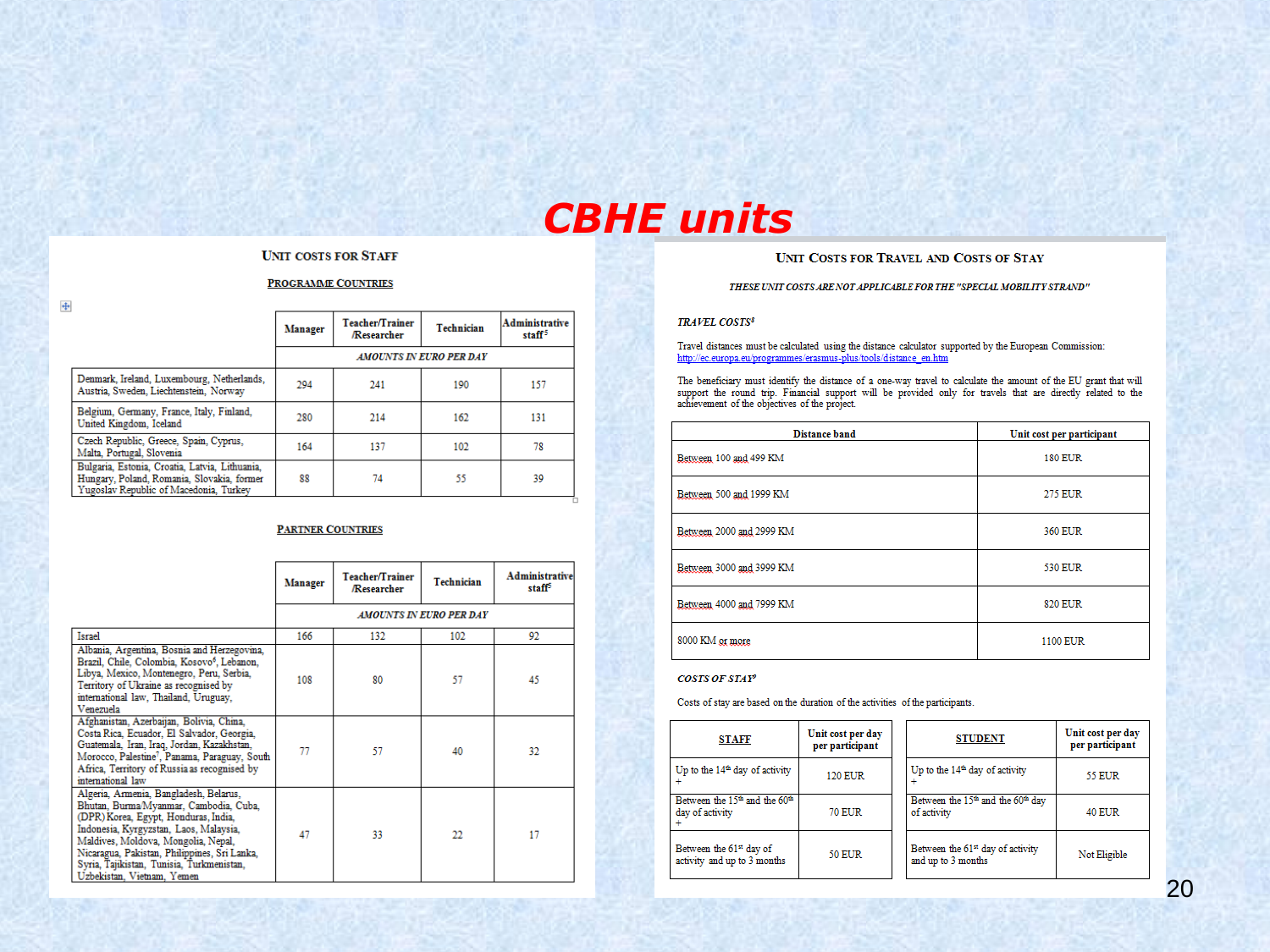



**Staff Costs**

#### **Performing tasks necessary to achievement of the project**

**Formal employment relationship** 

**Calculation of the grant, 2 variables: staff category and country in which staff member is employed**

**Each unit cost corresponds to an amount in Euro per working day per staff**

**Categories: Managers/Researchers, Teachers and trainers/Technical staff /Administrative staff** 

*Staff category: work performed, not status of individual*

*Unit cost: country in which staff is employed, independently of where* tasks are executed 21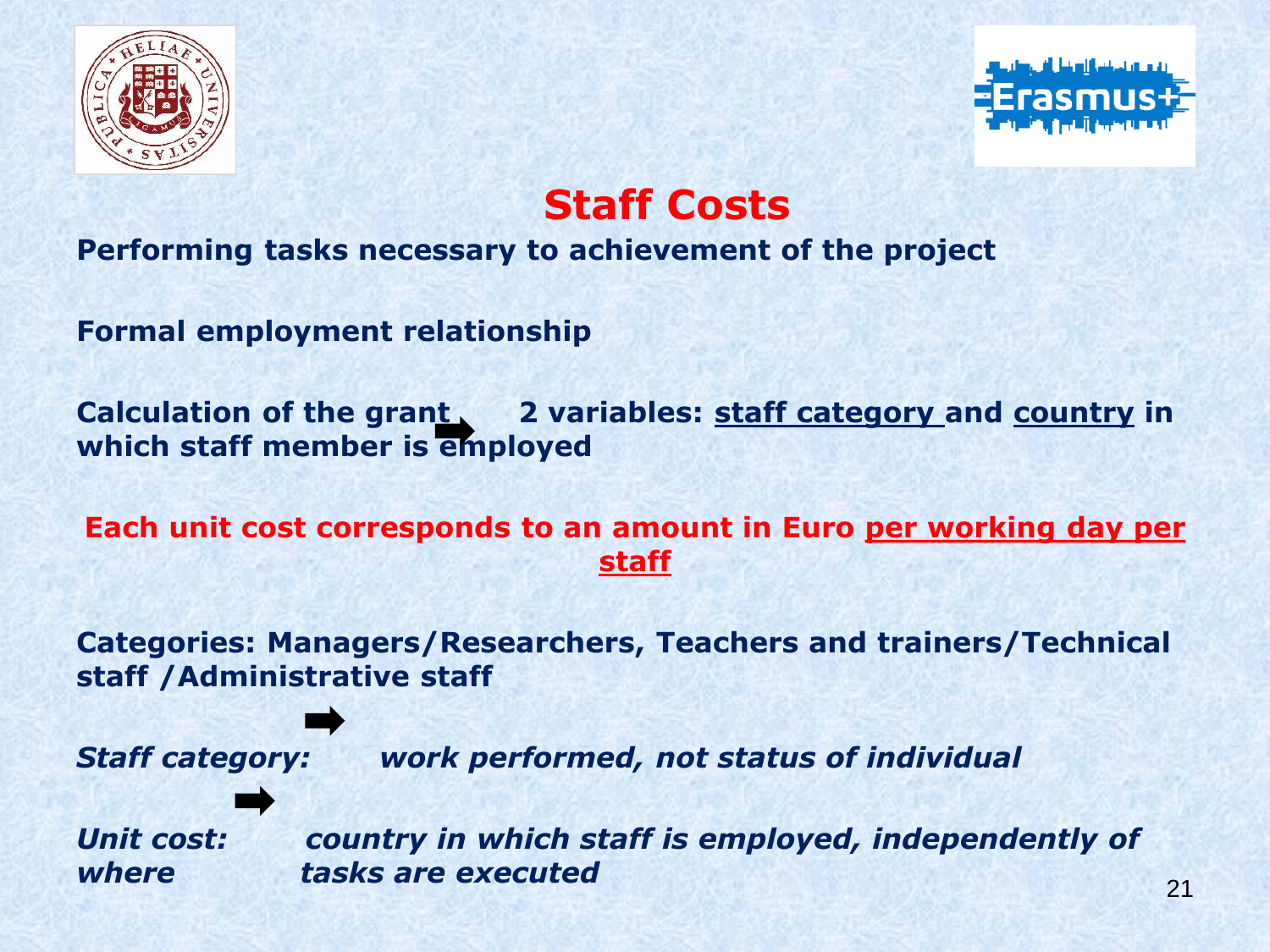



**Staff Costs** 

#### **Calculation:**

• **- based on application of unit costs and independent from actual remuneration (defined in the Partnership Agreement)**

• **- obtained by multiplying unit cost (corresponding to category of country and staff) by number of working days spent on the project per staff member**

**One working day defined according to applicable national legislation/ institutional practice.**

**Declared working days per individual may not exceed 20 days per month or 240 days per year**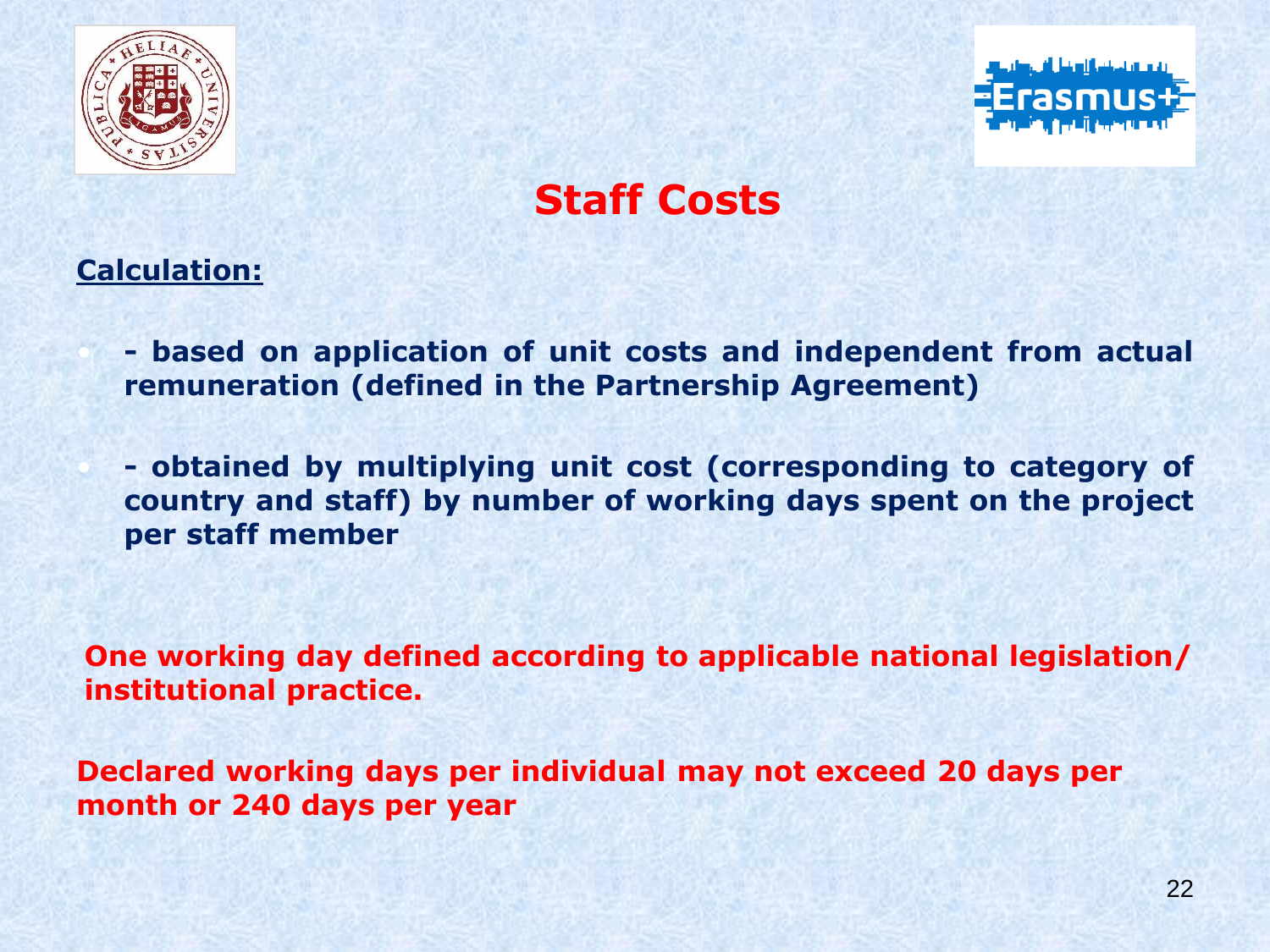



### **Travel costs and Costs of Stay**

**Staff/students participating in activities related to the achievement of the project Unit costs to apply 3 variables: travel distance (for travel costs), duration for costs of stay and type of participant**

**Prior authorisation for activities not taking place in countries represented in the partnership Prior authorisation for activities not described in the Guidelines**

#### • *Who may benefit?*

#### • *Staff*

- **Under contract with beneficiary institutions and involved in the project**
- **Travels intended for the activities listed in the Guidelines**
- **Duration: Max. 3 months**

#### • *Students*

- **Registered in one of the beneficiary institutions**
- **Targeted mainly at Partner Country students and intended for activities listed in the Guidelines (overview table)**
- **Duration: Min. 2 weeks – Max. 2 months (Max. 1 week for short term activities linked to the management of the project)**

• **The unit costs for travel also cover cancellation costs. It is strongly recommended**

• **The travel costs and costs of stay related to subcontracted service providers have to be declared under the sub-contracting budget heading and be justified and documented accordingly.** 23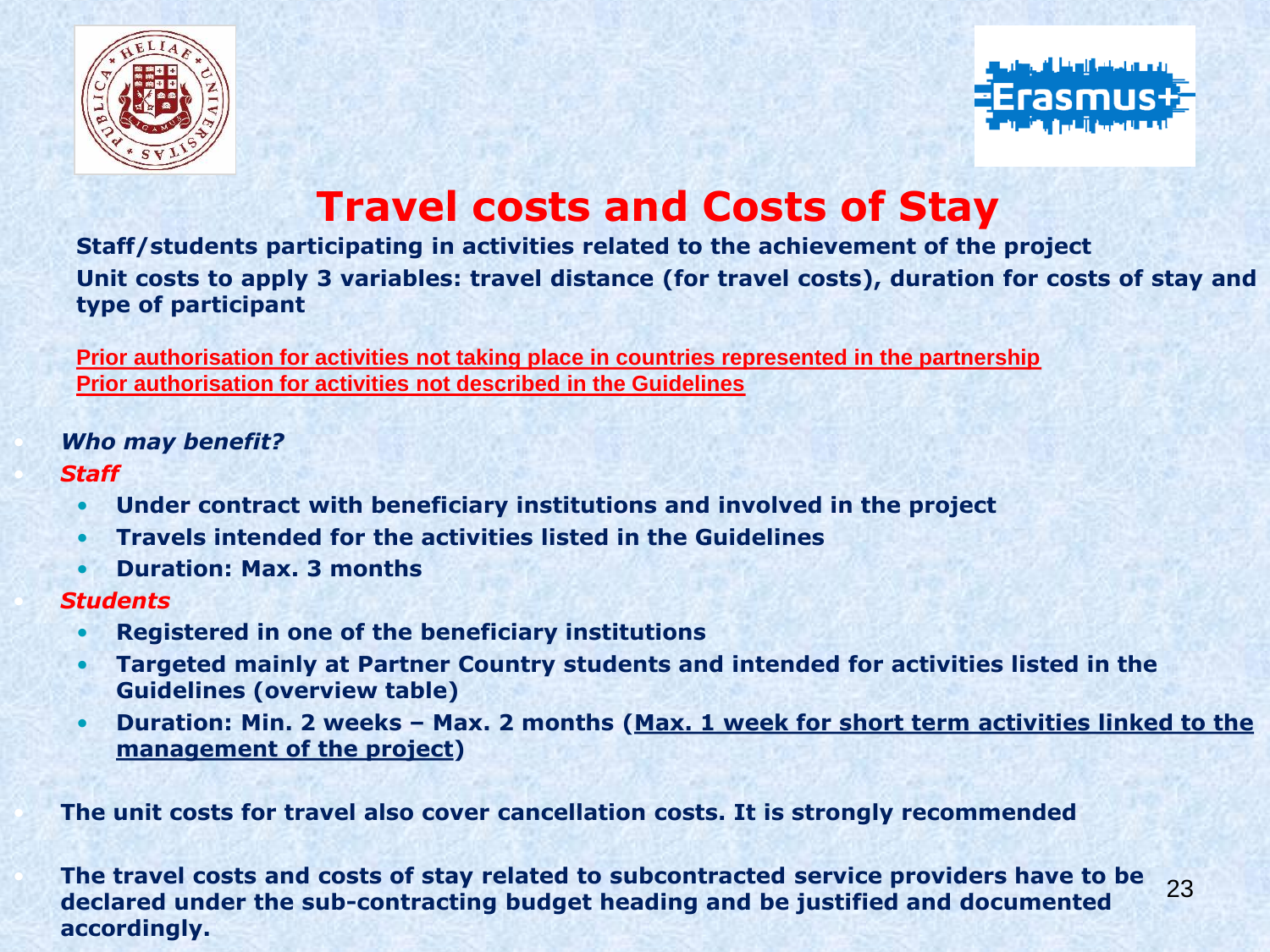



## **Supporting documents for Travel Costs and Cost of Stay**

- A duly filled-in Individual Travel Report (Annex III of these Guidelines). Supporting documentation will have to be attached to each travel report in order to demonstrate the fact that the travel and the activity actually took place:
	- o travel tickets
	- o boarding passes with points of departure and destination
	- o dates and name of the person travelling
	- o invoices, receipts
	- o proof of attendance in meetings and/or events, agendas, tangible outputs/products, minutes of meetings
- It is not necessary to prove the actual cost of the travel.

At final reporting stage, the Agency will take note of the expenses on the basis of the final financial statements (list of expenses) sent by the coordinator and will examine these expenses in detail to verify their eligibility. If there are doubts on any particular point, the Agency may request to provide all the supporting documents. Any prior authorization from the Agency must be provided with the Final Financial statement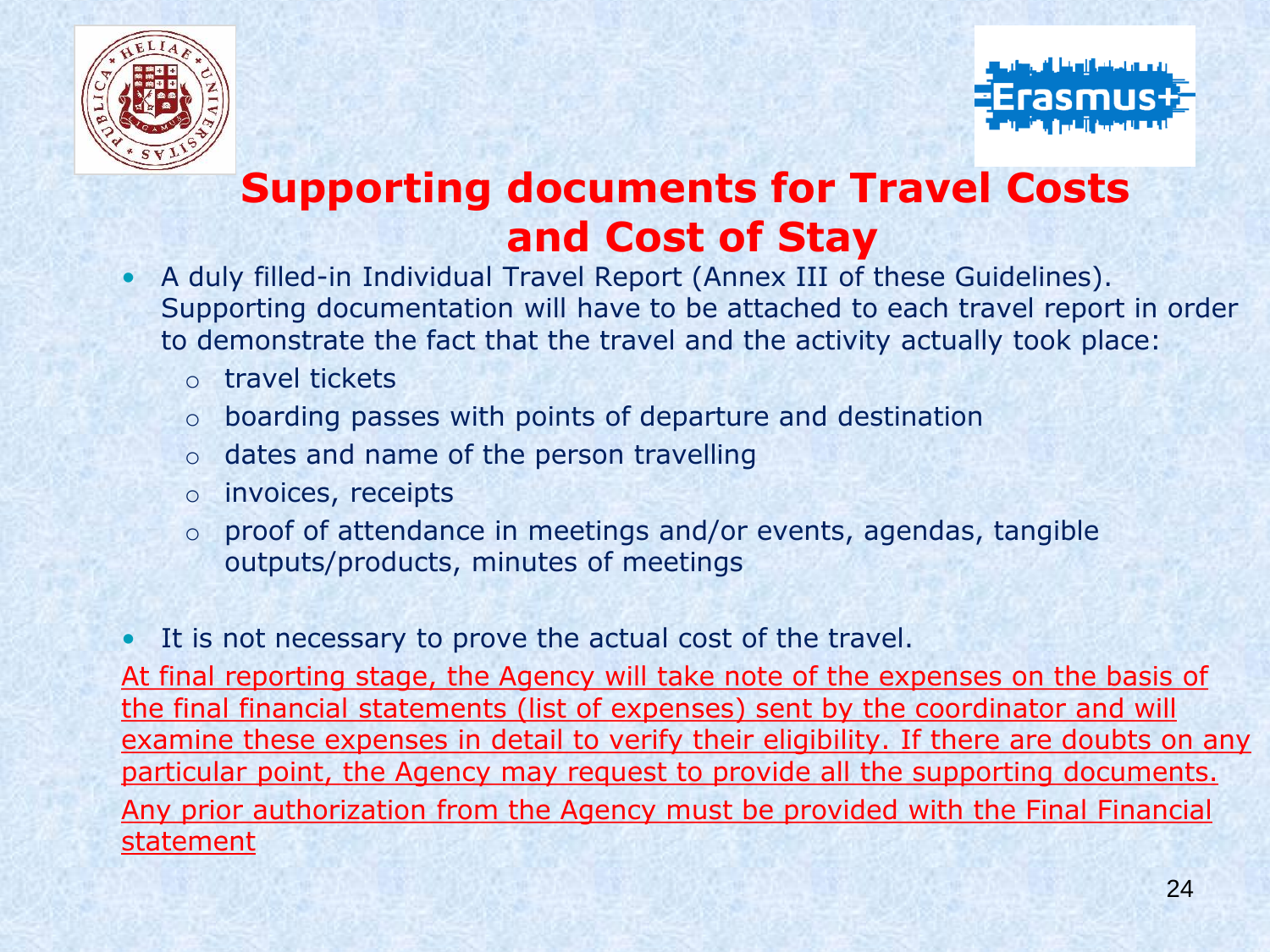



#### **Travel costs: specific rules**

**Staff/students from place of origin (home institution within the partnership) to venue of the activity and return** 

**Carried out in project beneficiaries' countries - Exceptions must be authorised** 

**How the grant is calculated?**

**For each participant and for each travel x unit cost corresponding to applicable distance band**

**Each unit cost corresponds to a fixed amount in Euro per travel per person**

**1) Check travel distance of a one-way travel [http://ec.europa.eu/programmes/erasmus-plus/tools/distance\\_en.htm](http://ec.europa.eu/programmes/erasmus-plus/tools/distance_en.htm)**

**2) Apply corresponding unit cost Each unit cost contributes to costs of travel for the round trip, regardless of the expenses actually incurred**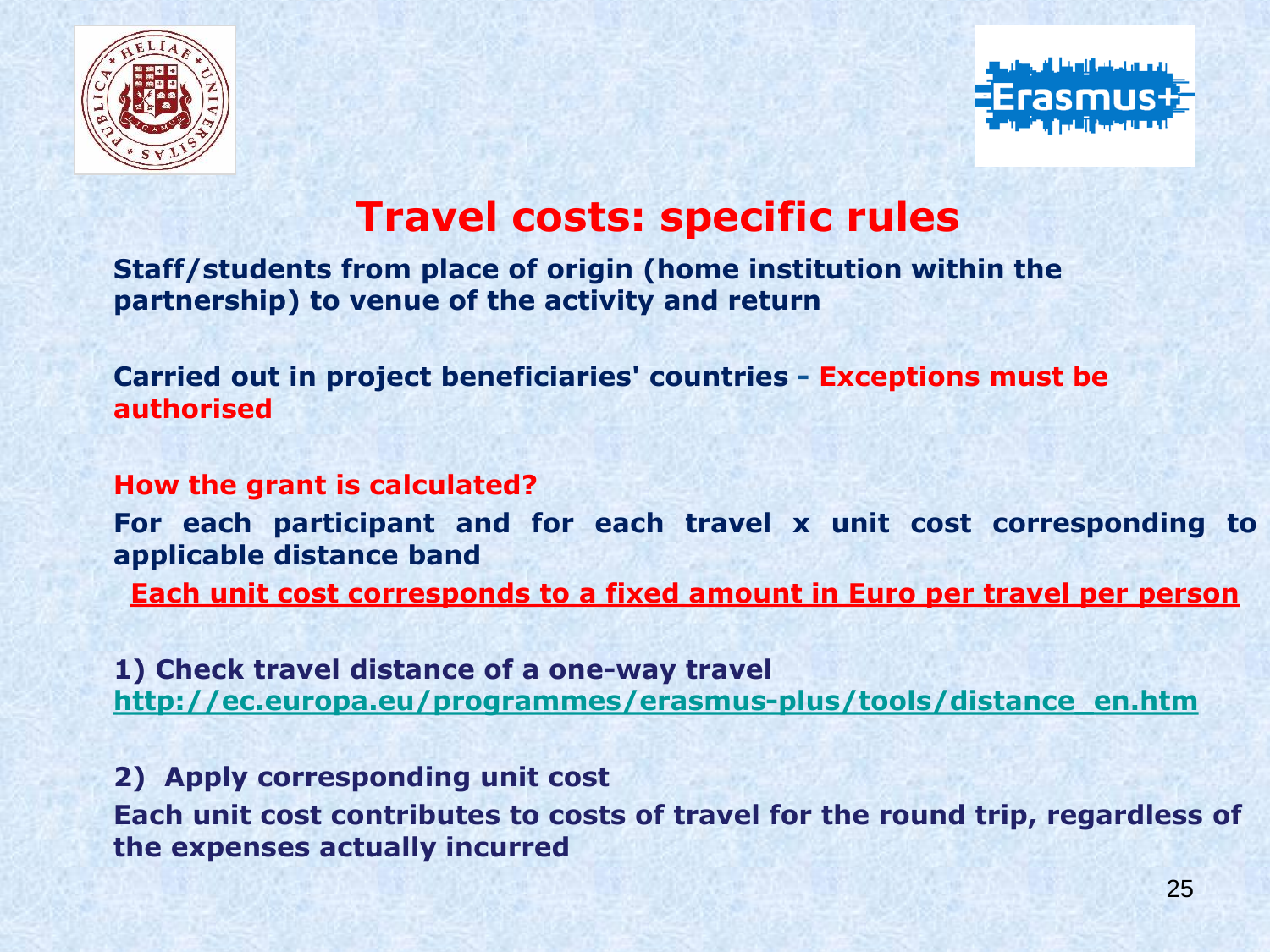

## **Travel costs: specific rules**

#### **Example:**

**A participant from Kiev (Ukraine) takes part in activity in Madrid (Spain). Distance from Kiev to Madrid is (2890 Km) + apply unit cost (distance band 2000/2999 Km): fixed contribution of 360 Euro covering travel from Kiev to Madrid and return!!!**

**If place of departure different from place of home institution: prior authorisation** 

**Circular travels (A to B, B to C and return A): sum of: unit cost corresponding to distance band from A to B + unit cost corresponding to distance band from B to C**

**Final travel not taken into account for the calculation of the grant**

*Not applicable to air travels with stopover(s)* **No financial contribution for travels < 10 km (costs of stay eligible)**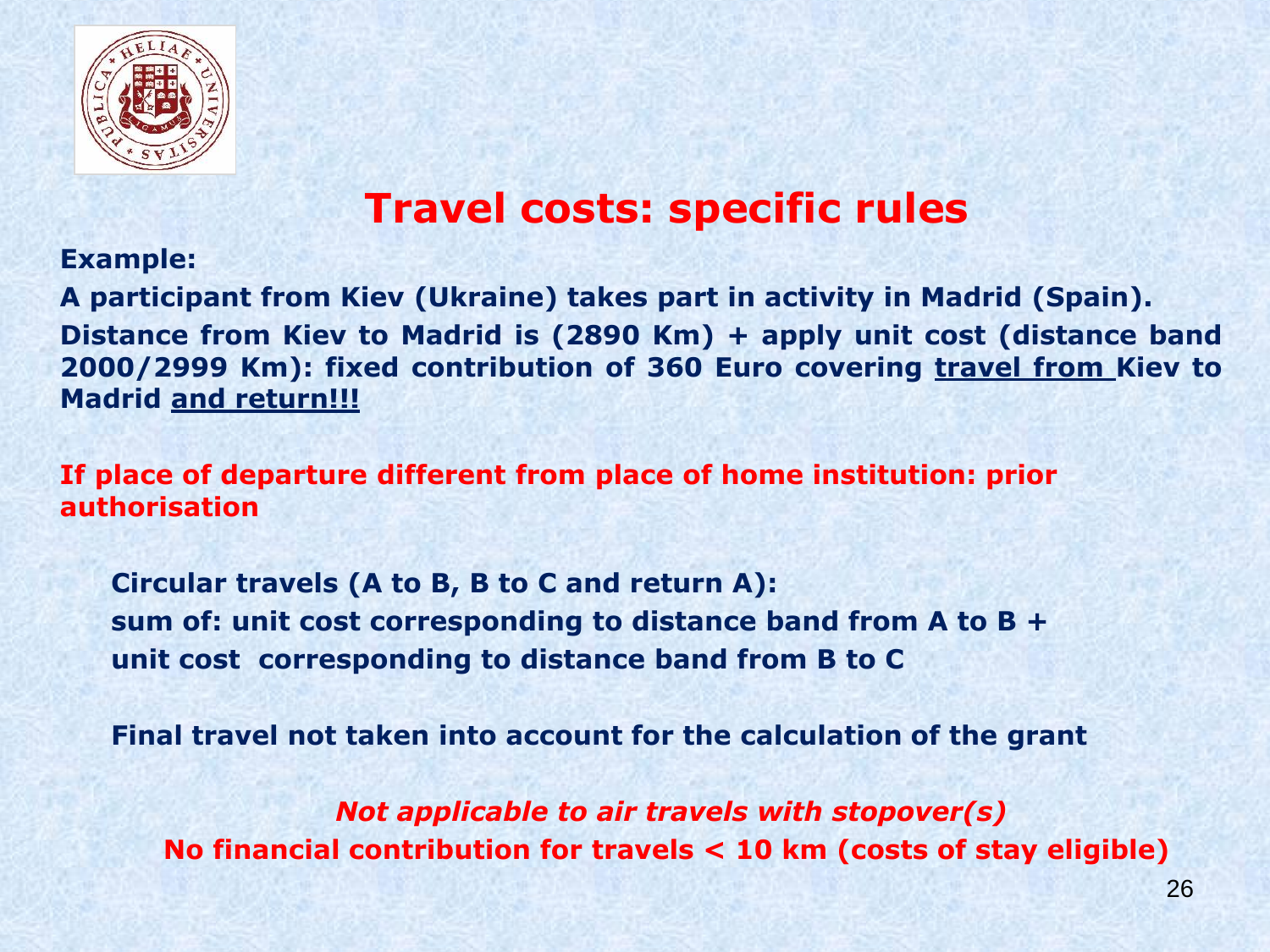

### **Cost of stay specific rules**

**Staff/students for activities outside city of participant's home institution Activities in project beneficiaries' countries. Exception must be authorised**

Unit costs for **staff unit costs for students** 

Unit costs can only be claimed if there is **at least 1 overnight stay**

For each **staff:** unit cost corresponding to the duration of the activities (in days), up to 14<sup>th</sup> day/between 15<sup>th</sup> and 60<sup>th</sup> day/between 61<sup>st</sup> day and up to 3 months

**Each unit cost corresponds to a fixed amount in Euro per day per participant How to apply unit costs?**

(1) Identify the duration in days of the activity (including the travel from their place of origin to the venue of the activity and vice-versa) (2) Number of unit costs  $=$  numbers of days of activity performed.

Each unit cost contributes to costs of stay regardless of expenses actually incurred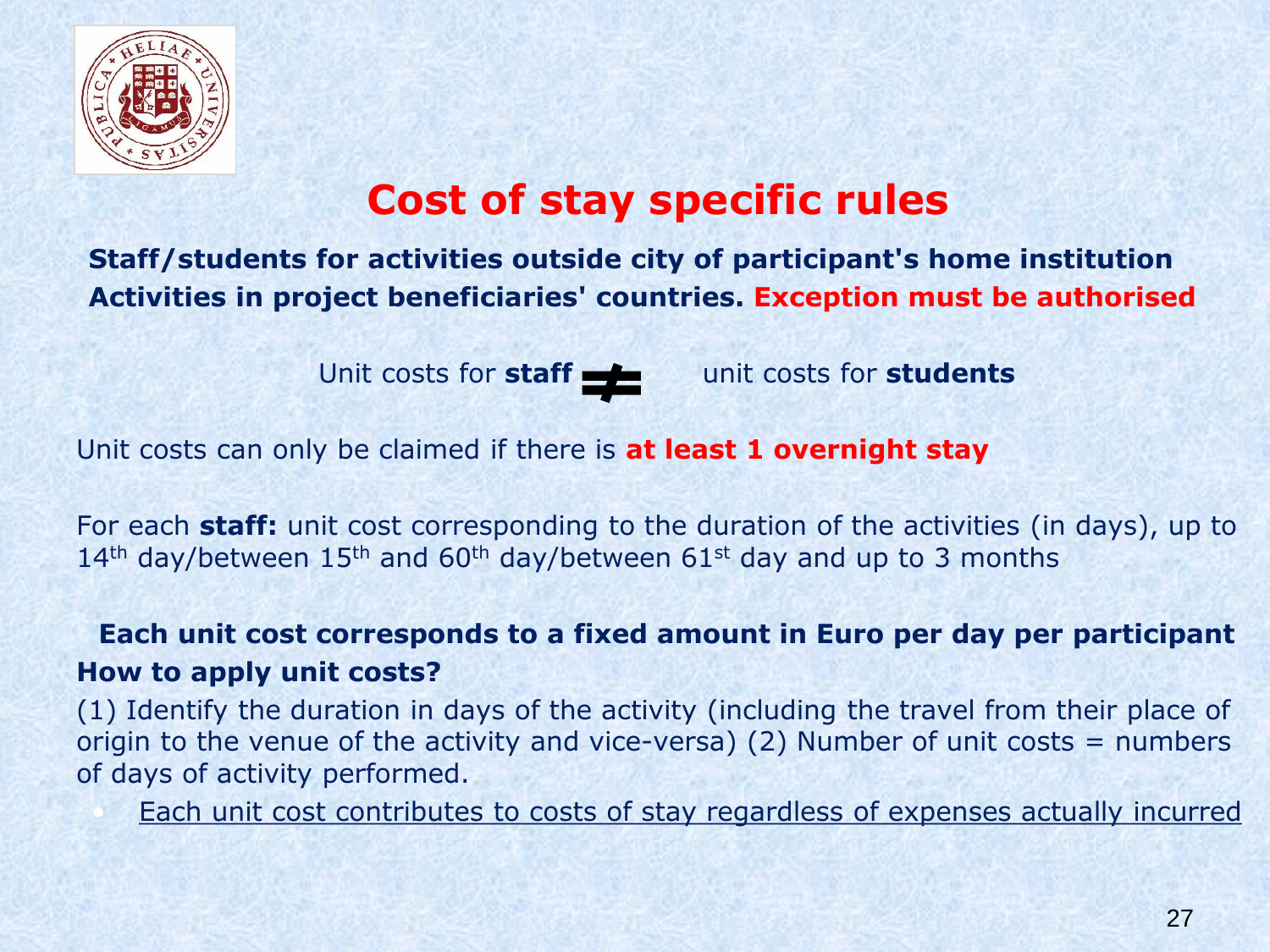



#### **Cost of stay specific rules**

**Examples:**

**A staff from Kiev (Ukraine) takes part in activity in Brussels (Belgium) during 4 days: Max. 4 unit costs of 120 Euros each (TOTAL: 480 Euros)**

**A staff from Kiev (Ukraine) takes part in activity in Brussels (Belgium) during 20 days: Max. 14 unit costs of 120 Euros each + 6 unit costs of 70 Euros each (TOTAL: 2.100 Euros)**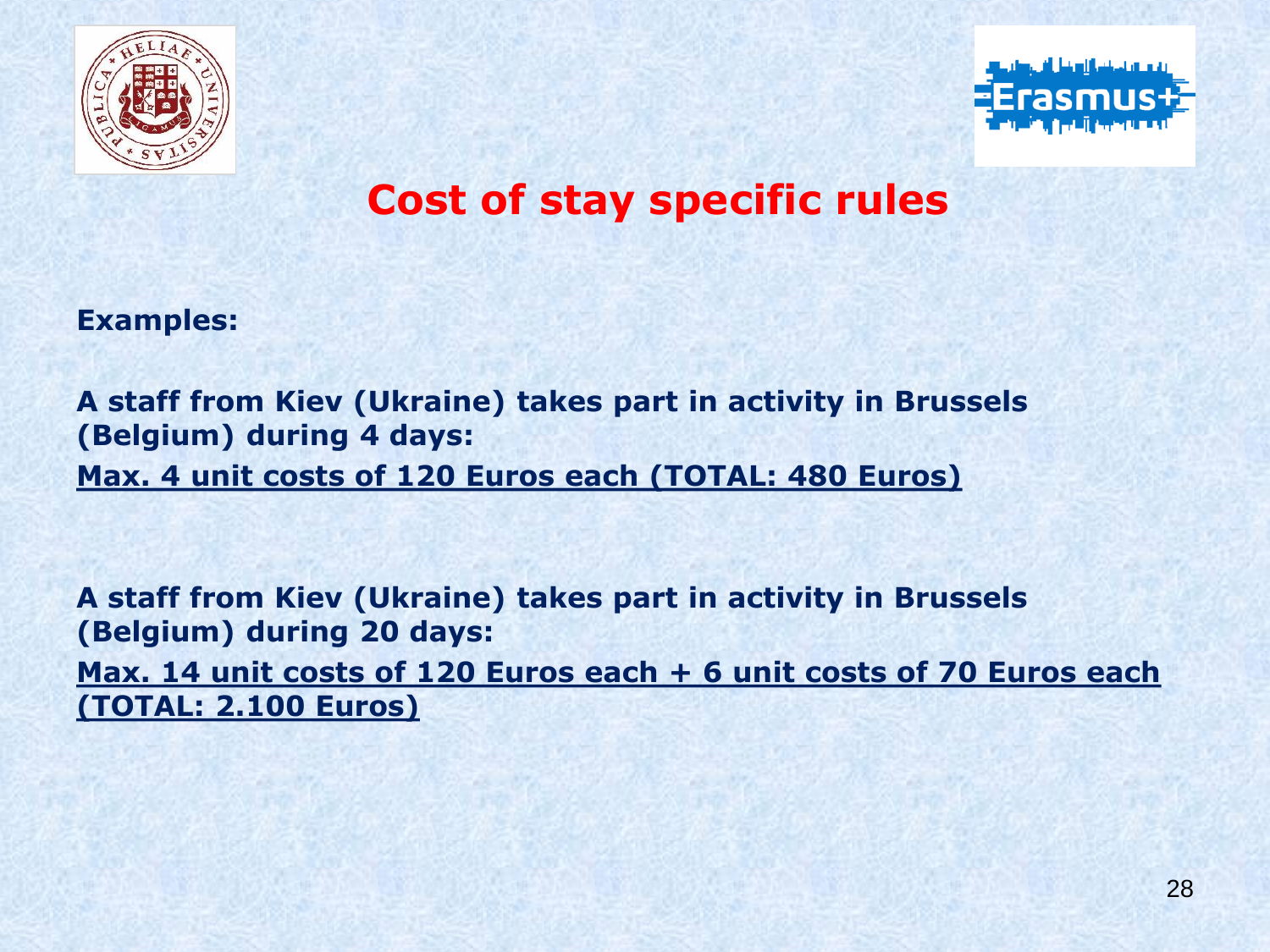



### **Co-funding principles**

- **According to the EU Financial Regulation grants shall always involve cofinancing. This means that the resources which are necessary to carry out the project shall not be provided entirely by the EU contribution.**
- **The grant awarded to CBHE projects is based on an estimated budget combining unit costs and actual costs and it corresponds to the European Union financial contribution to the project. In application of the co-financing principle, this amount has to be considered as a contribution to cover part of the costs incurred by the beneficiary institutions to carry out the activities foreseen in the project, and should not be mistaken with the total costs of the project which also include co-financing from the partner institutions.**
- **In practical terms, the implementation of the CBHE project may require other types of expenditures, not specifically foreseen and included in the budget of the grant (such as costs for dissemination, publishing, translation if not sub-contracted, overheads costs, bank fees etc.), that are supposed to be covered by co-financing. It is important to note that these expenditures covered by the co-financing will not be taken into account for the final calculation of the grant and therefore will not have any financial impact on it. 29 and 20 and 20 and 20 and 20 and 20 and 20 and 20 and 20 and 20 and 20 and 20 and 20 and 20 and 20 and 20 and 20 and 20 and 20 and 20 and 20 and 20 and 20 and 20 and 20 and 20 and 20 and 20 and 20 and 20 a**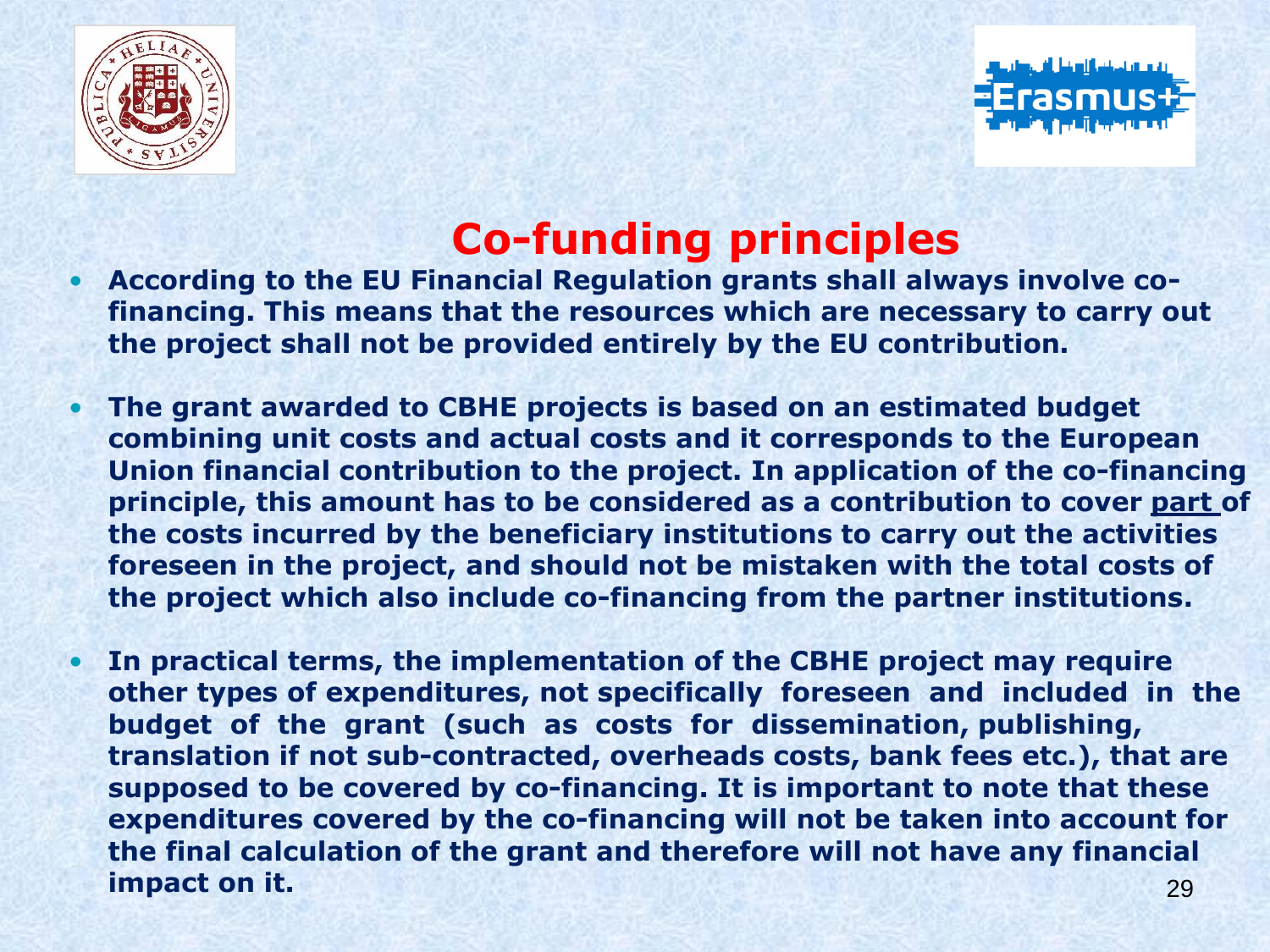



- **Contrary to the approach followed under TEMPUS programs, the cofinancing contribution provided by the partnership will not need to be justified or demonstrated at final report stage. No proofs of expenditure or supporting documents will be required by the Agency.**
- **At final report stage and for statistical purposes only, the partnership will be invited to provide an indication on the level and source of co-financing made available for the implementation of the project. The final financial statement will contain a dedicated section where co-financing will have to be reported.**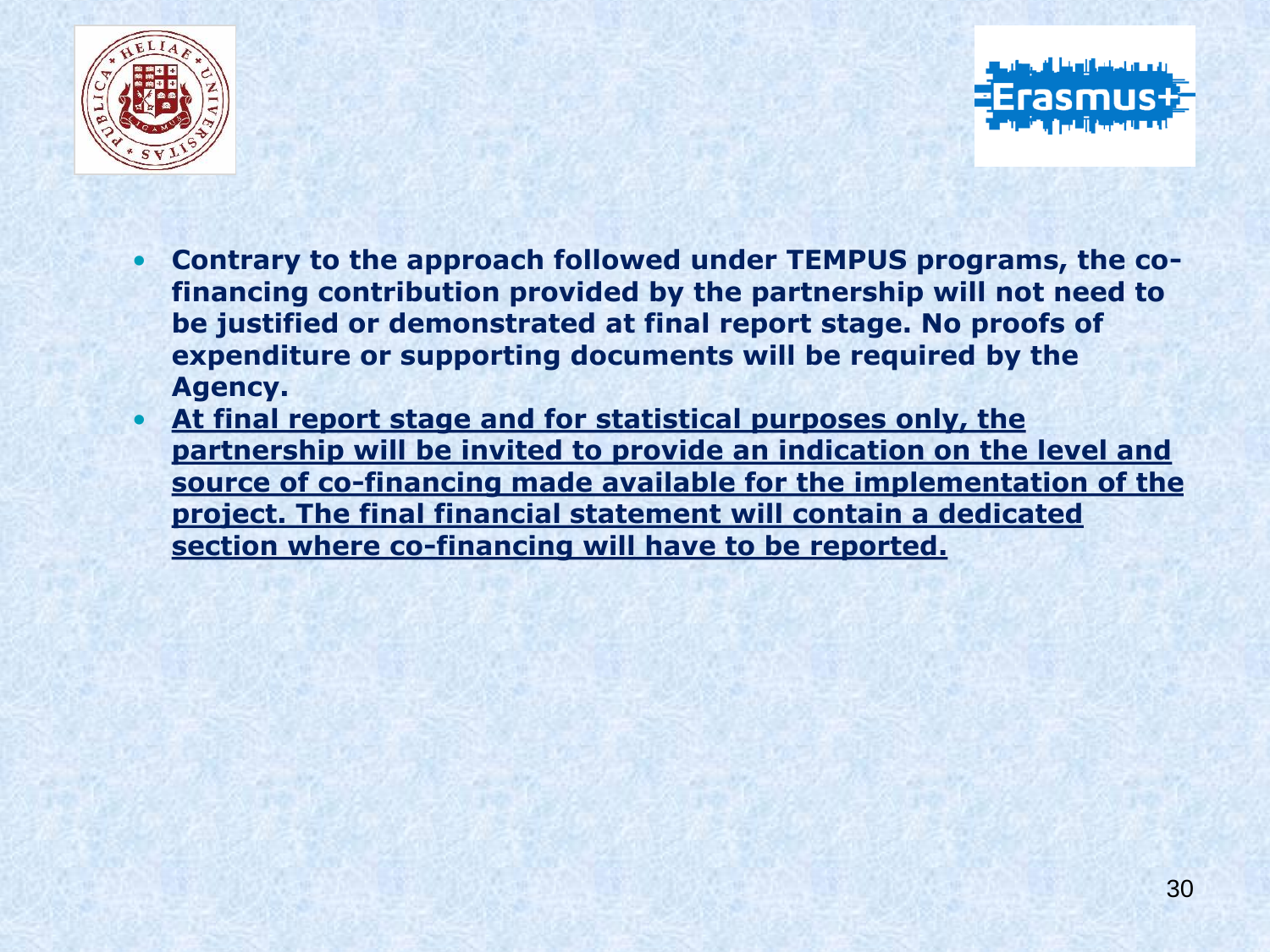



## **Penalties in the case of poor, partial or late implementation of the action**

- **According to the Agreement, the Agency may reduce the grant initially provided if the action is implemented poorly, partially or late.**
- **Such penalties shall be applied in case the final technical report provides evidence that the project implementation was not addressed with the required attention and according to the terms laid down in the Agreement.**
- **The final report and the outputs produced by the project (publications, conference papers, presentations etc.), will be assessed using a common set of quality criteria based on the same evaluation criteria and the same scoring scale as those used application stage: relevance (maximum 30 points); quality of the project (design and) implementation (maximum 30 points); quality of the project team and cooperation arrangements (maximum 20 points); and impact and sustainability (maximum 20 points).**
- **The score will vary from 0 to 100, where 0 is the lower mark and 100 the highest.** 31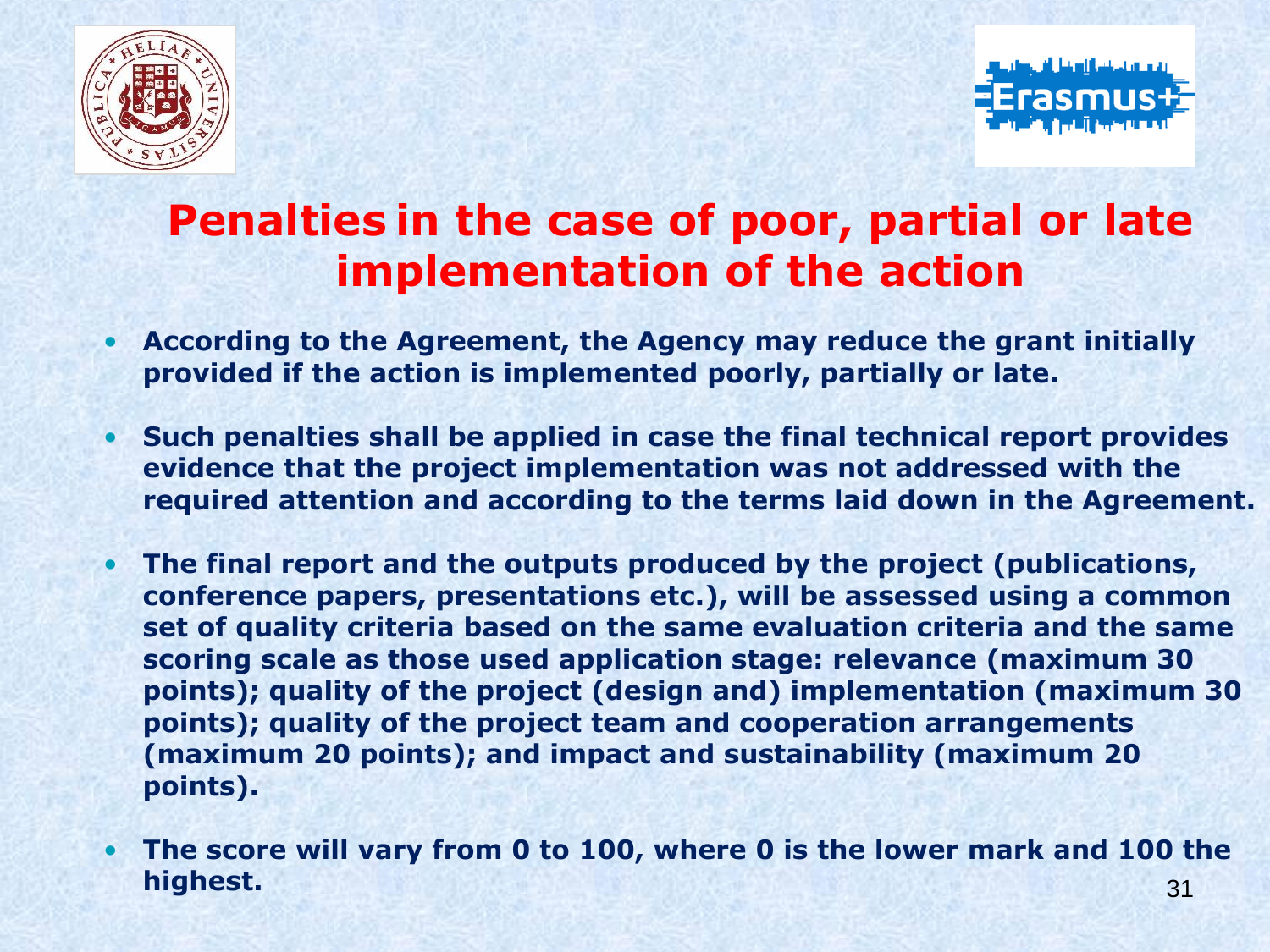



- **Where the rating falls between 0 and 50, a reduction of the EU grant initially provided to the partnership will be implemented according to the following scale:**
	- ➢ **25% reduction if the final report scores at least 40 points and below 50 points;**
	- ➢ **35% reduction if final report scores at least 30 points and below 40 points;**
	- ➢ **55% reduction if the final report scores at least 20 points and below 30 points;**
	- ➢ **75% reduction if the final report scores below 20 points.**
- **The coordinator will have the possibility to react to the first evaluation of the final report and to provide supplementary information on the project implementation.**
- **In case the additional information will be deemed insufficient to illustrate a sound and objective oriented project implementation, the above mentioned penalties will be applied.**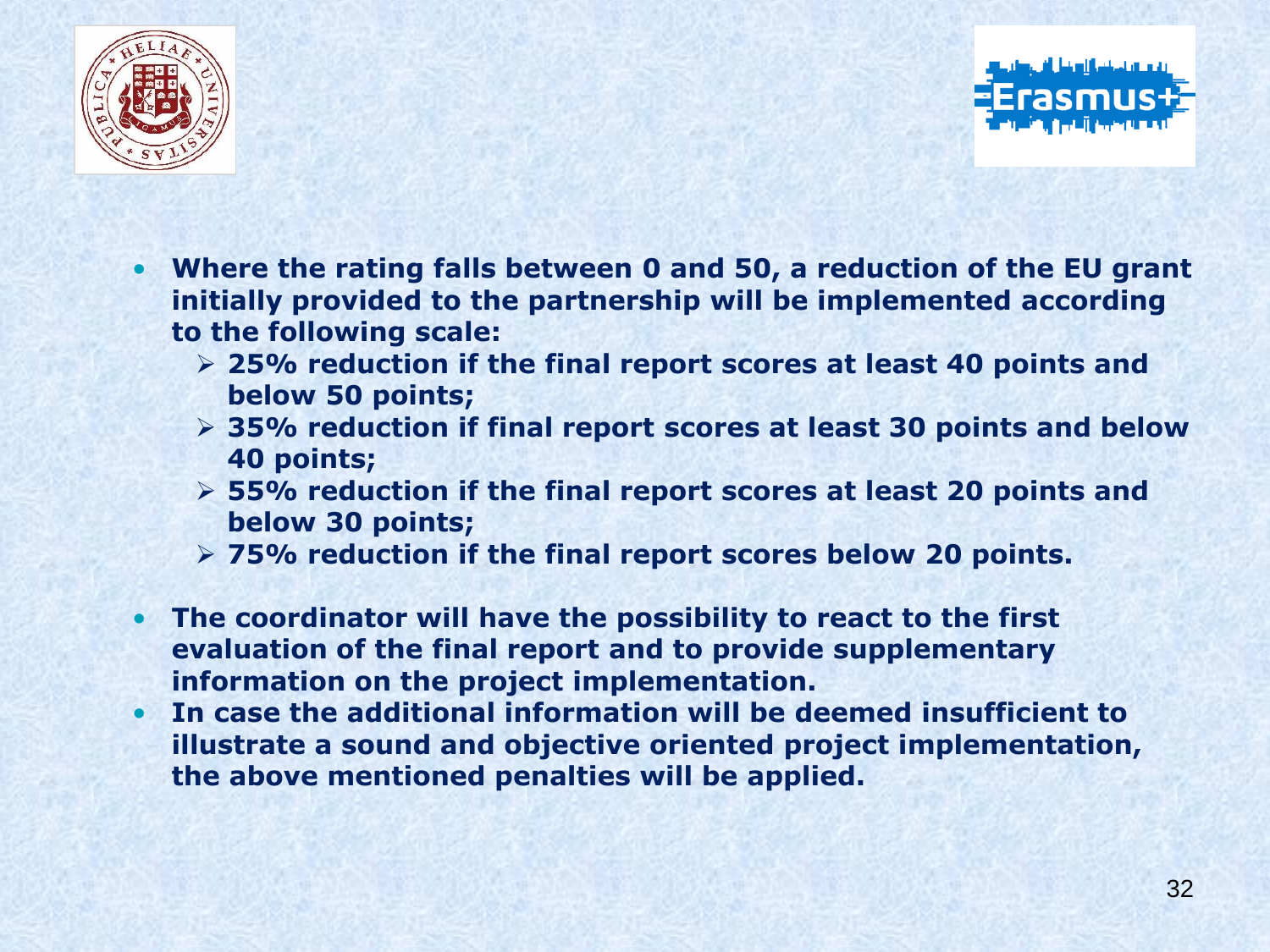# დიდი მადლობა